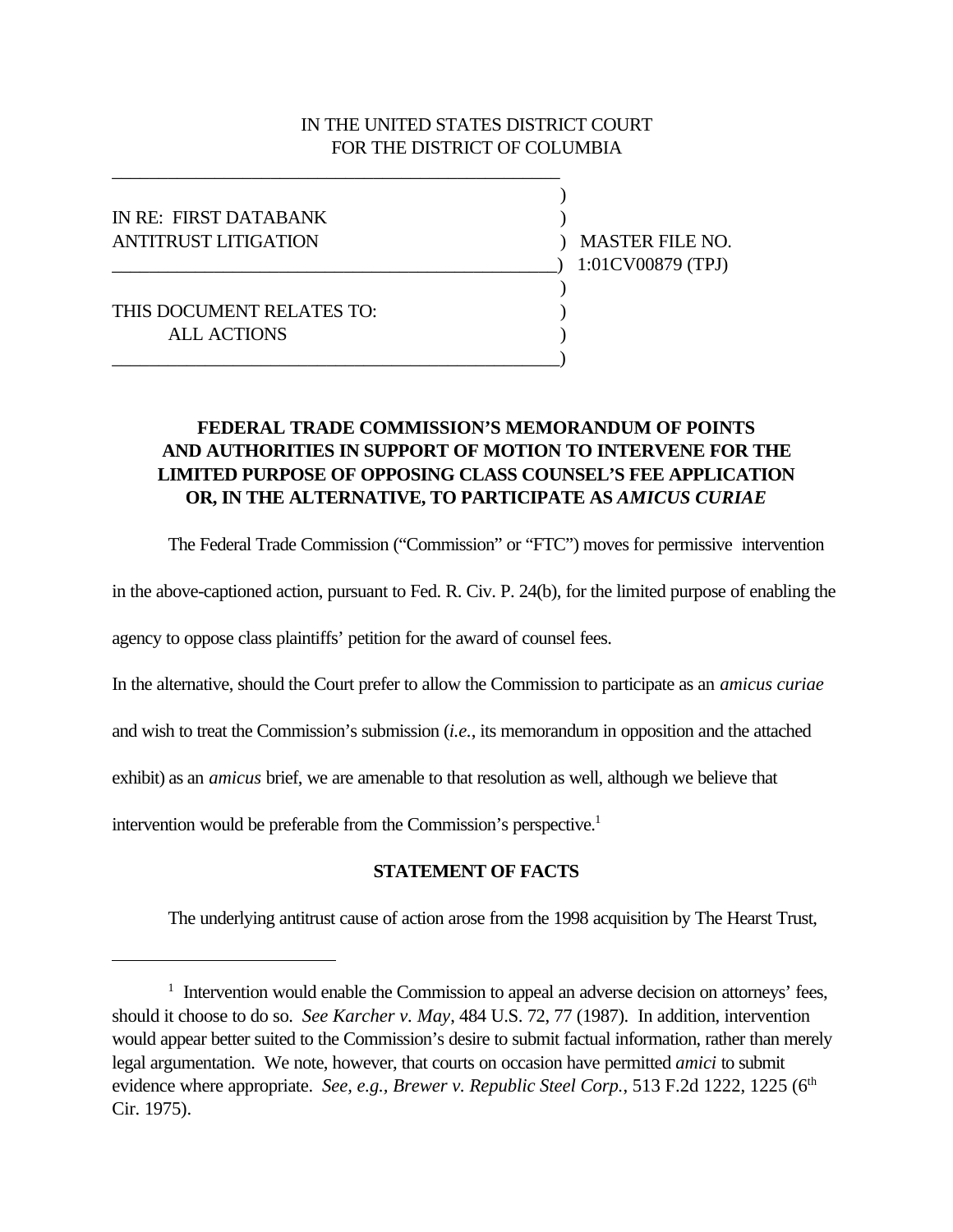The Hearst Corporation, and First DataBank, Inc. ("defendants") of Medi-Span, Inc. from its prior owner. As a result of this acquisition, the Commission began to receive complaints of drastically increased prices. In August 1999, the agency launched an exhaustive 20-month investigation that culminated in the filing of a complaint in this Court on April 5, 2001. The Commission's complaint charged defendants with monopolization, attempted monopolization, consummating an acquisition that may have substantially lessened competition and/or tended to create a monopoly, and failing to comply with premerger notification requirements. *See* Gibbs Decl. (Exh. 1 to FTC Memorandum in Opposition), ¶¶ 8-13, 15, 17.

During the period immediately prior to the filing of the Commission's complaint, Commission staff and defendants engaged in serious settlement negotiations, with defendants eventually offering a settlement of \$17 million, to be split between disgorgement and civil penalties. That offer was rejected and the Commission proceeded to file its case. *See* Gibbs Decl. ¶ 16.

On April 13, shortly after the filing of the Commission's complaint and one week before the commencement of the first class action, defendants raised their offer to a total of \$18 million, including \$16 million in disgorgement and \$2 million in civil penalties. Commission counsel responded that \$16 million in disgorgement was acceptable (subject to later adjustment if divestiture were delayed beyond September 1, 2001), but that other outstanding issues (*i.e.*, the amount of civil penalties, which had to be negotiated with the Department of Justice, and the nature and timing of divestiture) precluded a settlement at that time. *See* Gibbs Decl., ¶ 19.

In tentatively agreeing upon \$16 million in disgorgement, both the Commission and defendants recognized the potential for follow-on class actions. Consequently, the Commission agreed that it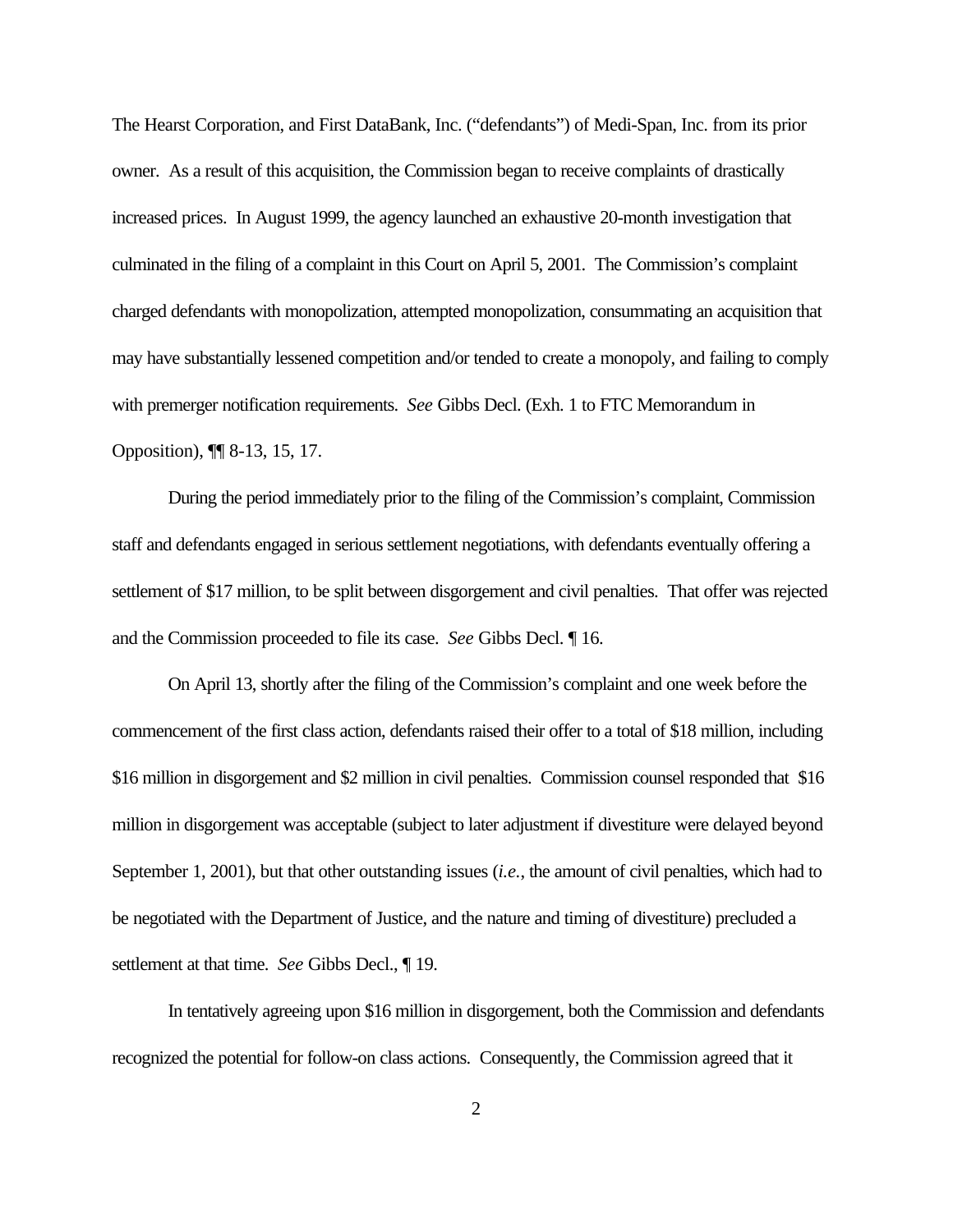would allow the disgorgement monies the Commission was entitled to receive to be subsumed into any private class action settlement, with the understanding that it would have the opportunity to approve the distribution plan and also to review the application for attorneys' fees. These points of agreement, reached on April 13, 2001, were discussed with the Court at the first status conference, held on August 16, 2001. *See* Gibbs Decl., ¶¶ 19, 25.

 The first class action (*J.B.D.L. Corp, d/b/a Beckett Aprothecary v. Hearst Trust*, 1:01CV00870) was filed in this Court on April 20, and the complaint in that case contained "core" allegations that were virtually identical to those in the Commission's complaint. Additional class actions followed. All of the direct purchasers' class actions were eventually settled on August 7, 2001, and that settlement was preliminarily approved by the Court on August 22, 2001. *See* Gibbs Decl., ¶¶ 20, 24. Under the terms of that settlement, defendants agreed to pay a sum that now totals \$24 million.

Settlement of the Commission's action was delayed by the difficulties involved in effectuating a satisfactory divestiture. Those difficulties were eventually overcome, and the Commission's action was settled by a Final Order entered by this Court on December 18, 2001. Among other things, the Commission's settlement provides for disgorgement of \$19 million of illegally gained profits, the divestiture of the former-Medi-Span business, and the right for customers to terminate their contracts with Hearst/FDB and renegotiate different terms with competitors. *See* Gibbs Decl., ¶¶ 27-29.

Class plaintiffs have now petitioned this Court for an award of counsel fees in excess of \$5 million, which represents 21.3% of the \$24 million common fund (but over 60% of that portion of the fund for which class counsel are responsible). Although the Commission recognizes that class counsel are entitled to fees for their contributions, the agency has a responsibility to injured customers and to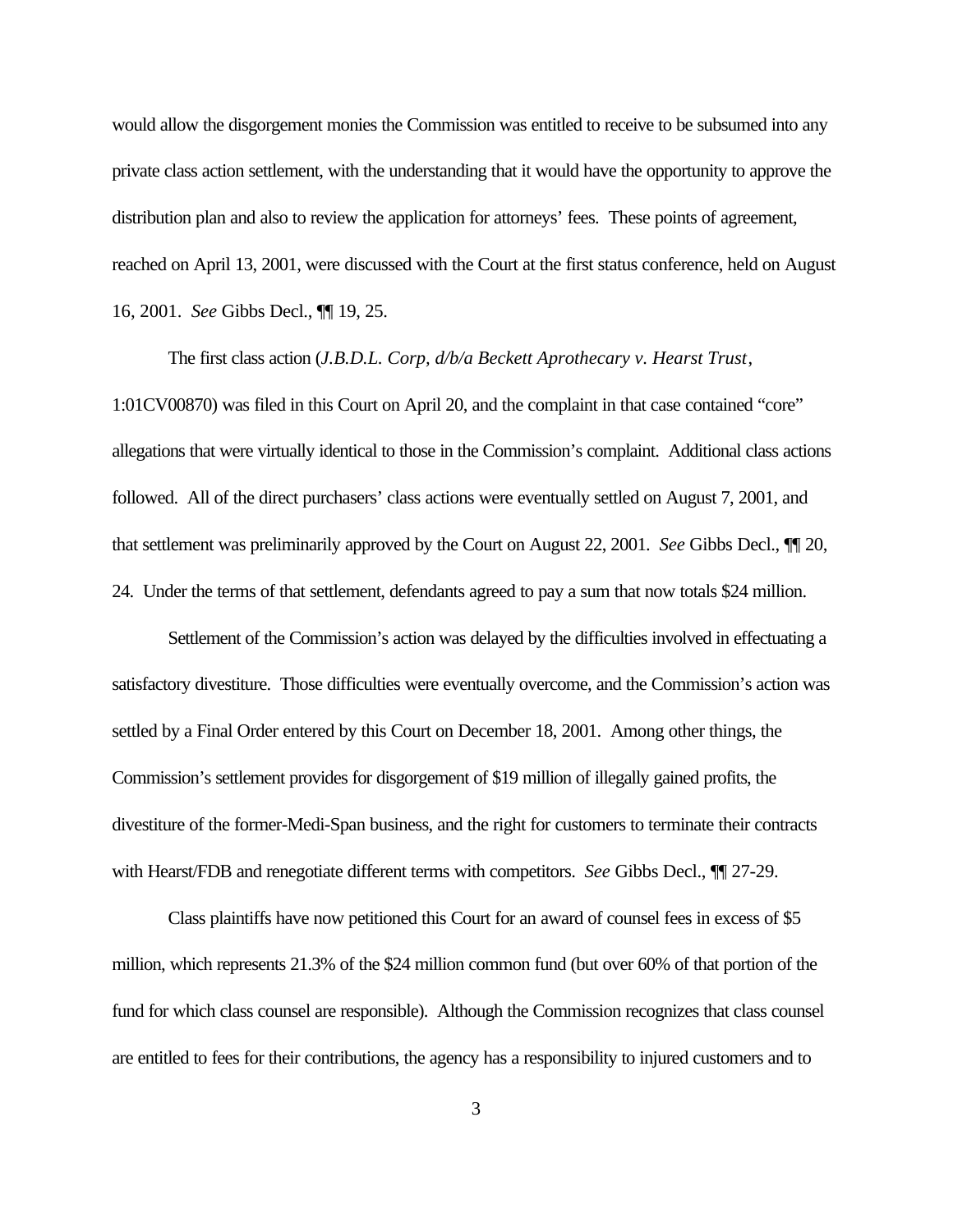this Court to ensure that those fees are reasonable and not overstated. By virtue of the role it played in the development and prosecution of the charges against defendants, the Commission is uniquely situated to provide the Court with information that is exclusively in the agency's possession concerning the agency's contributions to this case and to the common fund. That information demonstrates that at least \$16 million of the common fund is attributable to the Commission's efforts, and not to the efforts of class counsel. The Commission has therefore filed the present motion requesting that it be afforded the opportunity to participate in this proceeding for the limited purpose of opposing the application for attorneys' fees.

#### **ARGUMENT**

## **I. THE COMMISSION'S REQUEST FOR PERMISSIVE INTERVENTION SHOULD BE GRANTED**

Pursuant to Fed. R. Civ. P. 24(b)(2), anyone may be permitted to intervene in an action so long as two conditions are met. First, the applicant's "claim or defense" and the main action must have a question of law or fact in common. Second, the application must be timely and should not "unduly delay or prejudice the rights of the original parties." *EEOC v. National Children's Center, Inc.*, 146 F.3d 1042, 1045 (D.C. Cir. 1998); *Bossier Parish School Bd. v. Reno*, 157 F.R.D. 133, 135 (D.D.C. 1994). The decision to grant or deny a motion for permissive intervention under Fed. R. Civ. P. 24(b)(2) falls within the sound discretion of the district court. *E.g., Brewer v. Republic Steel Corp.*, 513 F.2d at 1225; *Bossier Parish School Bd.*, 157 F.R.D. at 135. Moreover, courts in this Circuit generally take a generous approach to intervention. *See, e.g., Wilderness Soc'y v. Babbitt*, 104 F. Supp. 2d 10, 18 (D.D.C. 2000).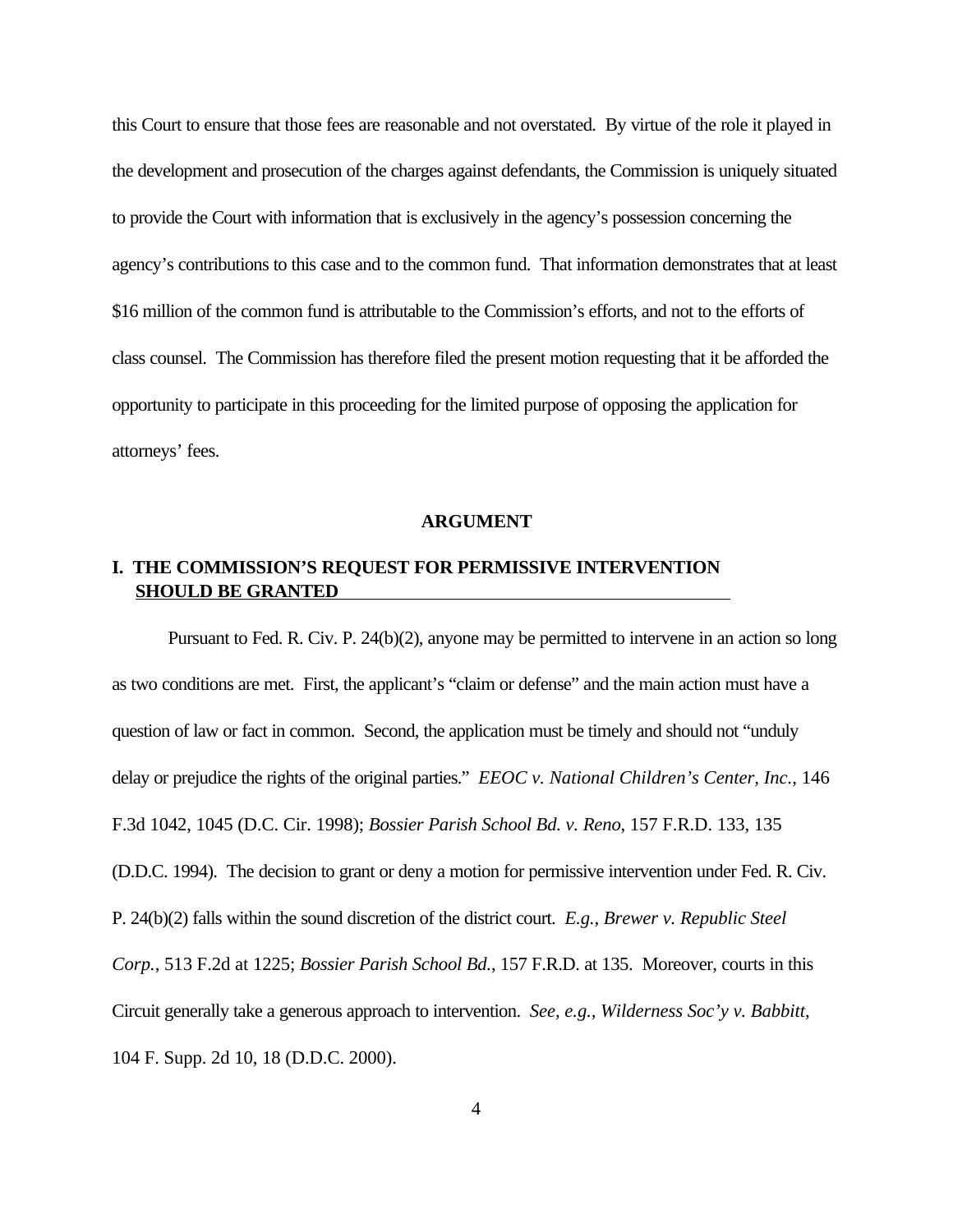Taking these points in reverse order, there can be no doubt that the Commission's application is timely. The Commission responded to the fee application as soon as possible after receiving a draft, and the present motion has been filed several days in advance of the fairness hearing. In addition, prejudice or delay is not an issue here, since intervention is not sought on the merits, but rather for the limited purpose of opposing the fee application. "Rule 26(b)'s timeliness requirement is to prevent prejudice in the adjudication of the rights of the existing parties, a concern not present when the existing parties have settled their dispute and intervention is for a collateral purpose." *United Nuclear Corp. v. Cranford Ins. Co.*, 905 F.2d 1424, 1427 (10<sup>th</sup> Cir. 1990).

Moreover, we note that the Commission has been involved in the underlying case against defendants from the outset (indeed, the Commission's involvement long precedes the commencement of the class actions), yet had no reason to intervene in the private actions prior to this point. Certainly, the Commission's concern about money (the bulk of which the Commission was responsible for) being paid to attorneys rather than consumers can hardly come as a surprise to anyone.

Turning to the question of "commonality" of law or fact, it is hornbook law that the degree of commonality required may depend on the nature of the requested intervention. 6 James W. Moore *et al.*, Moore's Federal Practice § 24.11 at 24-63 (3d ed.). Thus, a "less stringent standard may be applied if an applicant seeks intervention for a very limited purpose rather than full participation in the litigation." *Id.* For example, where an applicant seeks to intervene to challenge an order of confidentiality, "the requisite commonality is met by virtue of the fact that the applicant seeks to challenge the validity of an order entered in the action." *Id.* 

This Circuit has readily embraced the foregoing principles, recognizing that a strict application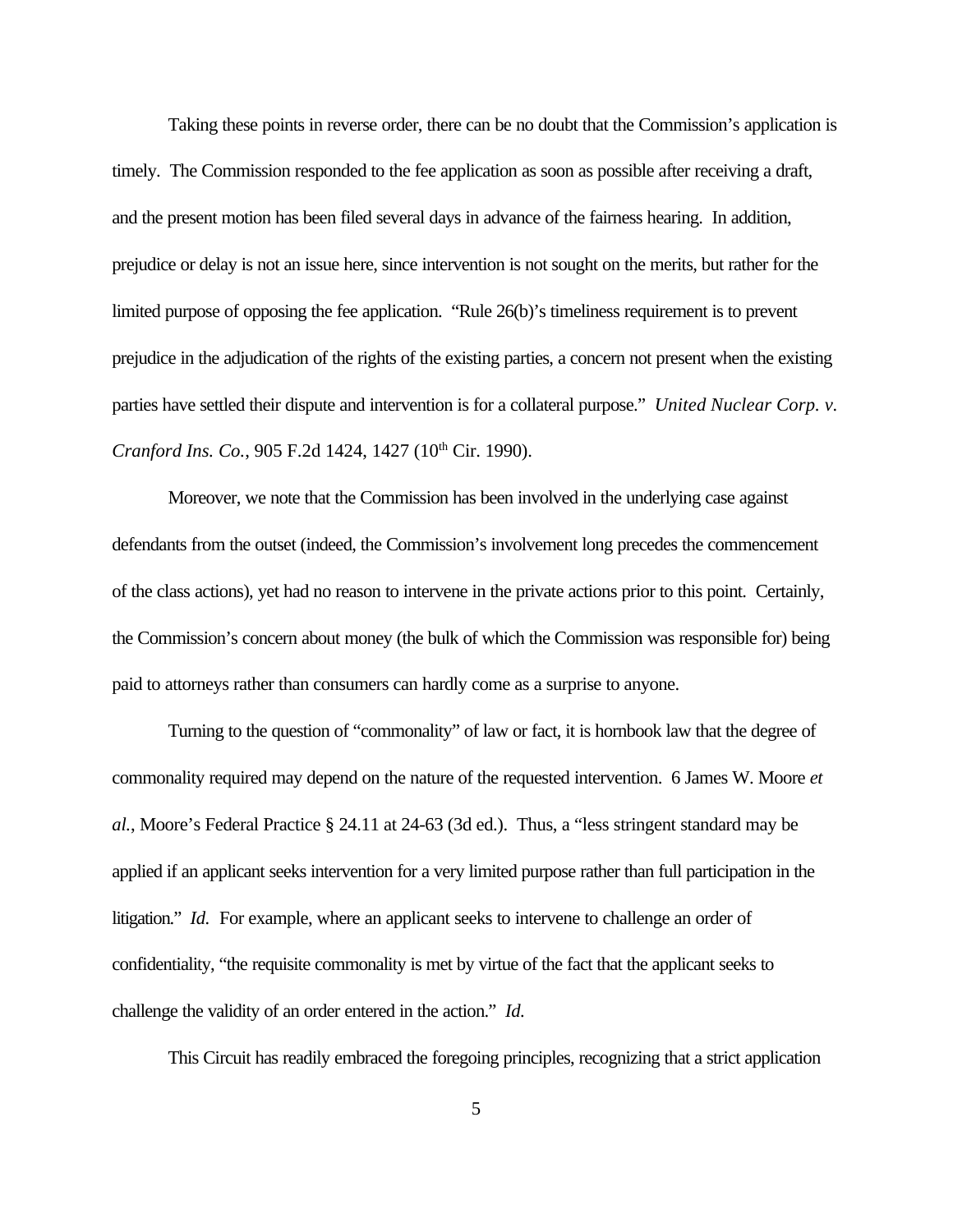of Rule 24(b) is appropriate only in the circumstances where the putative intervenor seeks to become involved in an action in order to litigate a legal claim or defense on the merits. *See EEOC v. National Children's Ctr., Inc.*, 146 F.3d 1042, 1045 (D.C. Cir. 1998); *Nuesse v. Camp*, 385 F.2d 694, 704 (D.C. Cir. 1967). Thus, despite the lack of a clear fit with the literal terms of Rule 24(b), this Circuit has permitted intervention "in situations where the existence of any nominate 'claim' or 'defense' is difficult to find," *Nuesse*, 385 F.2d at 704; *National Children's Ctr.*, 146 F.2d at 1045-46, and has expressed "a willingness to adopt flexible interpretations of Rule 24 in special circumstances," *National Children's Ctr.*, 146 F.2d at 1046; *Textile Workers Union of America, CIO v. Allendale Co.*, 226 F.2d 765, 767-68 (D.C. Cir. 1955). For the reasons discussed in this memorandum, the present case involves special circumstances warranting permissive intervention.

As previously emphasized, the Commission seeks to intervene for a very limited purpose. To the extent that the Court must find both a Commission "claim" and "commonality" between that claim and this action, we submit that the requisite "claim" and nexus is provided by the Commission's agreement to permit its disgorgement funds to be subsumed into the class action settlement, with the understanding that it would have the opportunity to approve the distribution plan and also to review the application for attorneys' fees. In addition, the class action settlement agreement explicitly grants the Commission "the right to object, comment or request modification of Plaintiffs' proposed Allocation and Distribution Plan." Stipulation of Settlement Between Direct Purchaser Settlement Class Members and Defendants, ¶ XI(B). Because the plan entails the distribution of the common fund, the contents of which would be diminished by the attorneys' fees sought, the settlement agreement also implicitly provides the Commission with the right to object to the proposed fees.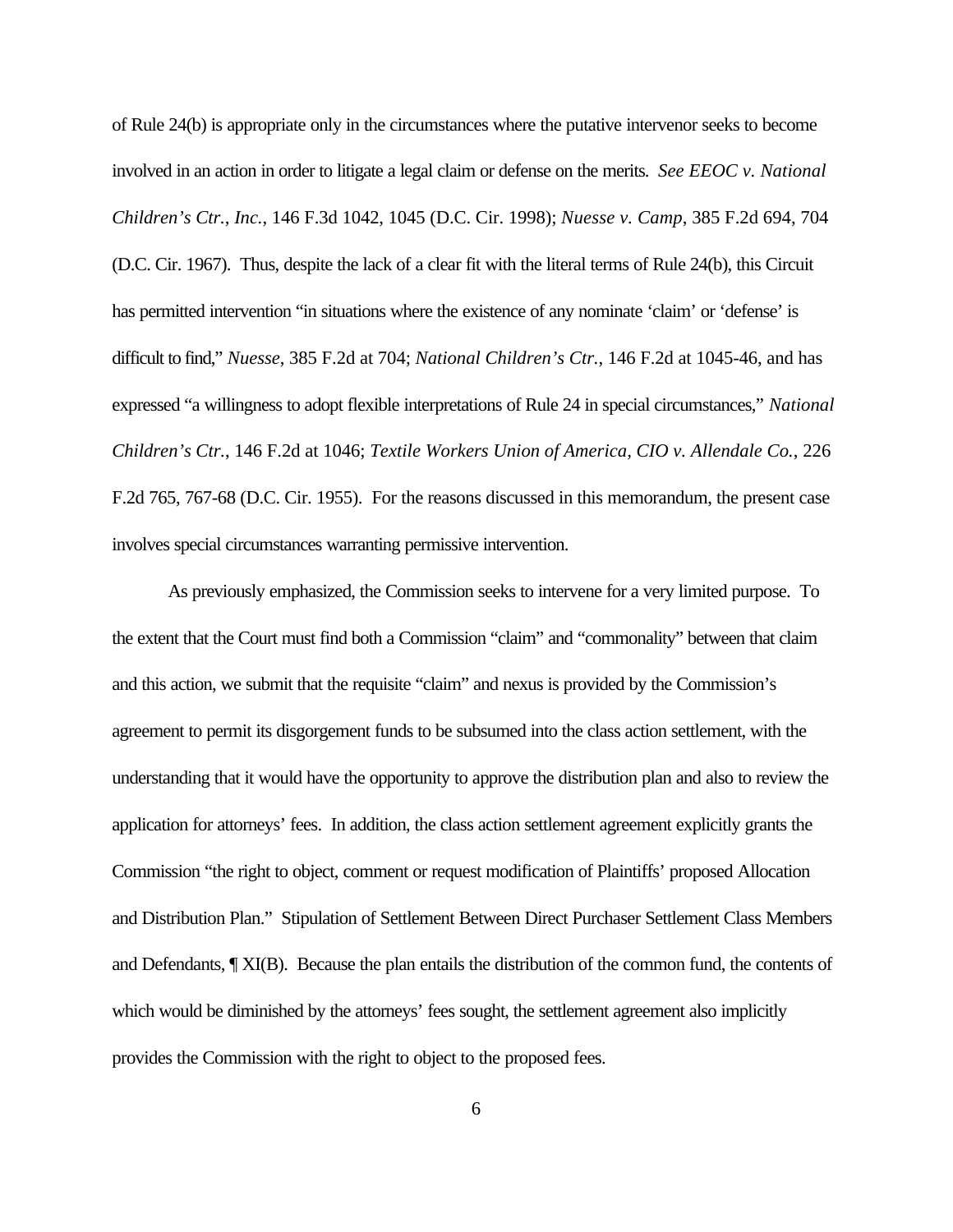This Circuit's decision in *Nuesse* is particularly instructive. In that case, the United States Comptroller of the Currency was allegedly preparing to approve the application of a national bank for permission to open a branch in the vicinity of a state bank's offices. The Wisconsin banking commissioner sought to intervene to offer his interpretation of state law and of the interaction between state and federal law. The Court of Appeals reversed the district court and permitted permissive intervention, even though a strict reading of Rule 24(b) would have compelled a different result. Among other things, the Circuit Court emphasized that "[i]t is a significant fact that the applicant for permissive intervention is a government official." 385 F.2d at 704. In justifying its decision, the Court then offered the following rationale, which is equally applicable to the present case:

While a public official may not intrude in a purely private controversy, permissive intervention is available when sought because an aspect of the public interest with which he is officially concerned is involved in the litigation.

*Id.* at 706.

There are a number of additional reasons why this Court should exercise its discretion to permit the Commission to intervene. First, the information offered by the Commission would be helpful to the Court in its consideration of the fee application. *See Environmental Defense Fund v. Costle*, 79 F.R.D. 235, 244 (D.D.C. 1978). In fact, the Commission would be able to make a unique contribution to the evidence that is relevant to determining the appropriate fee award. *See* 6 Moore' Federal Practice (3d ed.) § 24.10[2][b] at 24-58. Second, the Commission's interests are not adequately represented by the existing parties. *Id.* at § 24.10[2][c]. And finally, no adequate remedy is available to the Commission in another action. *Id.* at § 24.10[2][d].

### **II. AT A MINIMUM, THE COMMISSION SHOULD BE PERMITTED TO**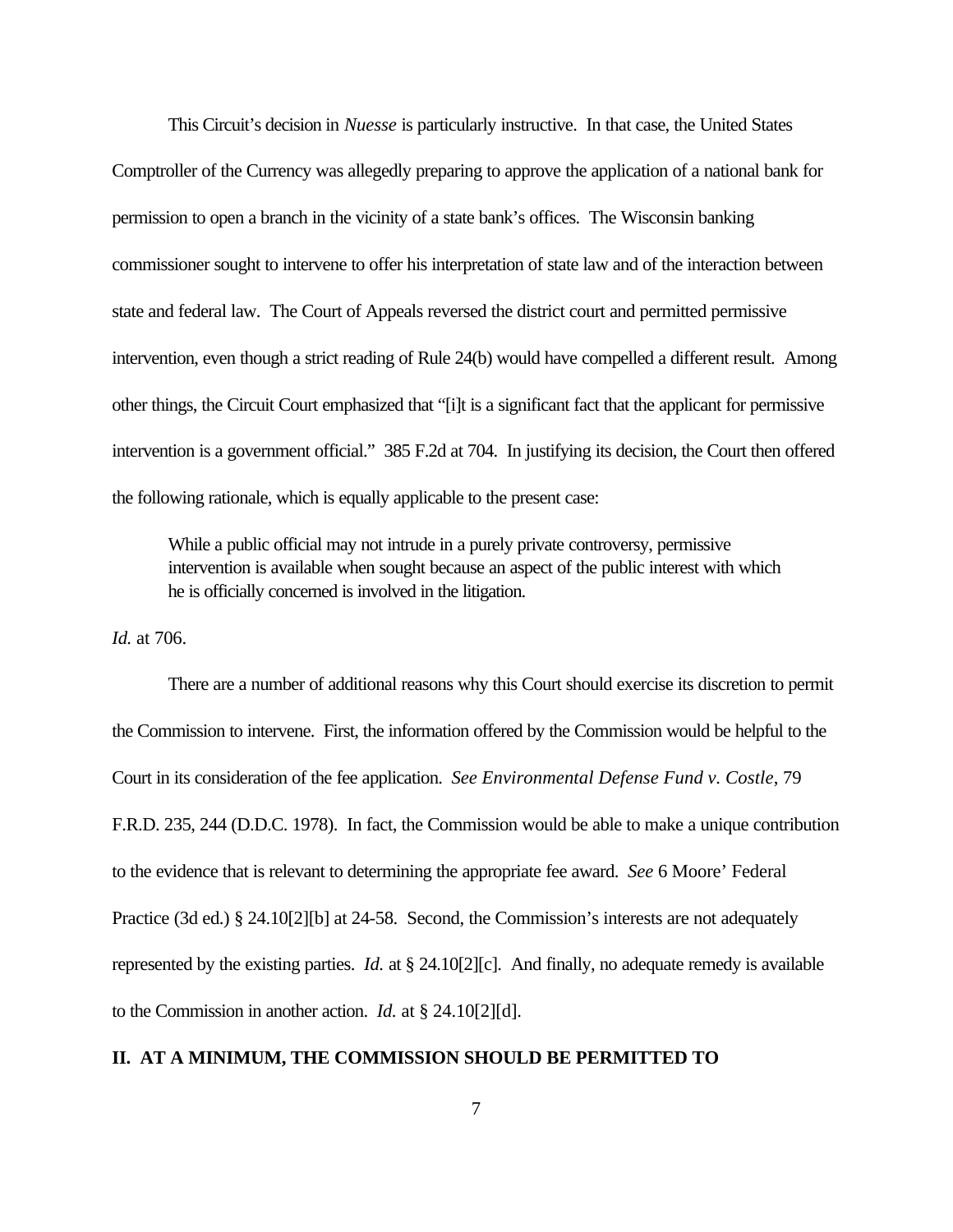#### **PARTICIPATE AS** *AMICUS CURIAE* **AND TO SUBMIT EVIDENCE**

The decision of whether to allow a non-party to participate as an *amicus curiae* is solely within the broad discretion of the Court. *Ellsworth Assoc., Inc. v. United States*, 917 F. Supp. 841, 846 (D.D.C. 1996). Generally, "a court may grant leave to appear as an *amicus* if the information offered is 'timely and useful.'" *Id.* Where, as here, the movant has "a special interest in this litigation as well as a familiarity and knowledge of the issues . . . that could aid in the resolution [of the matter]," courts have found this to be a sufficient basis upon which to permit participation as an *amicus*. *See id.* Moreover, it is appropriate to permit an *amicus* to submit evidence, as the Commission seeks to do in the present case. *See, e.g., Brewer v. Republic Steel Corp.*, 513 F.2d 1222, 1225 (6<sup>th</sup> Cir. 1975).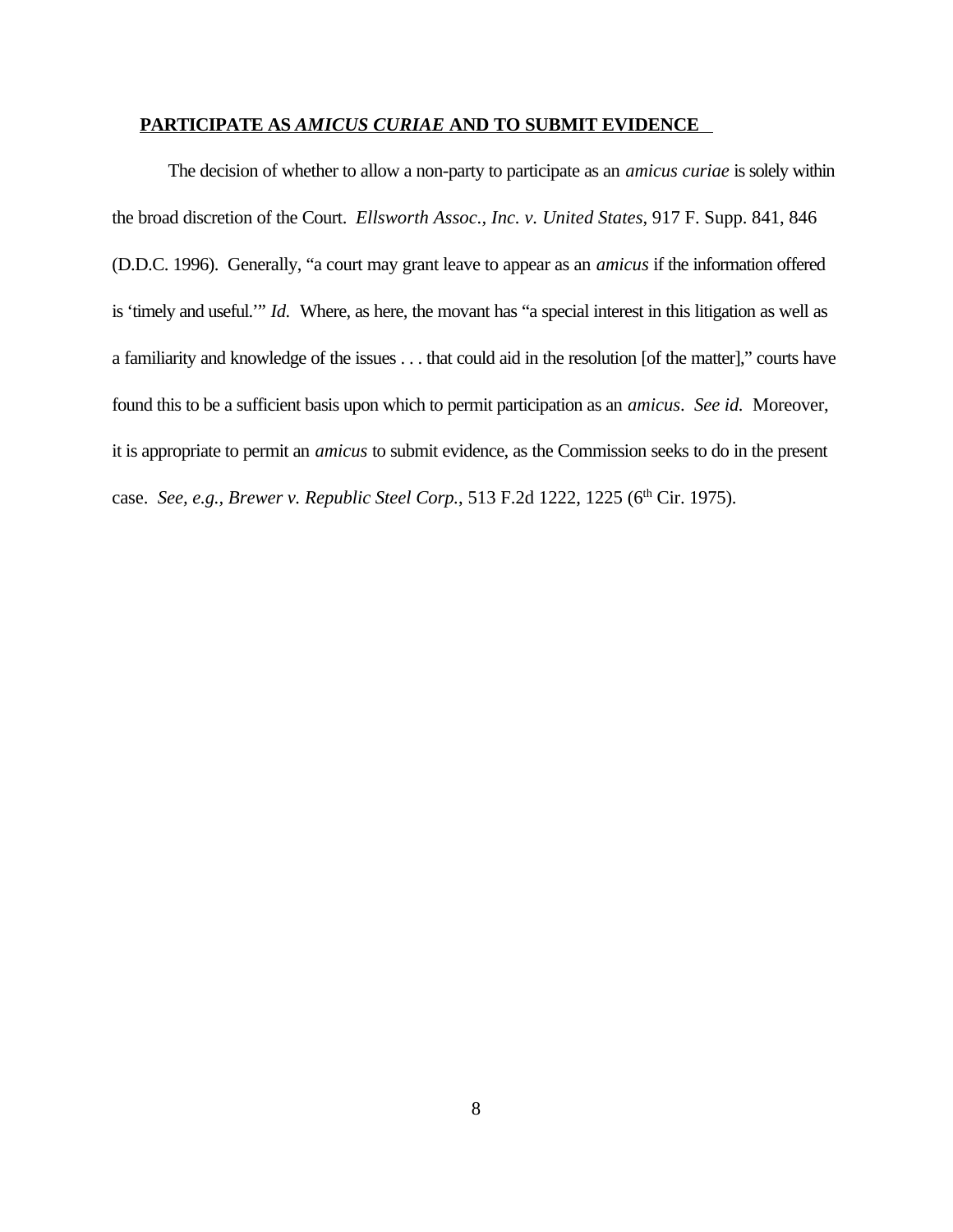#### **CONCLUSION**

The Commission's motion to intervene under Fed. R. Civ. P. 24(b)(2) for the limited purpose of opposing class counsel's fee application should be granted. In the alternative, the Commission should be permitted to participate as an *amicus curiae* and to submit factual evidence in support of its position.

 $\overline{a}$ 

Respectfully submitted,

WILLIAM E. KOVACIC General Counsel

JOHN F. DALY Deputy General Counsel for Litigation

MELVIN H. ORLANS Special Litigation Counsel Office of the General Counsel Federal Trade Commission 600 Pennsylvania Ave., N.W. Washington, D.C. 20580 (202) 326-2475

Attorneys for Federal Trade Commission

January 2, 2002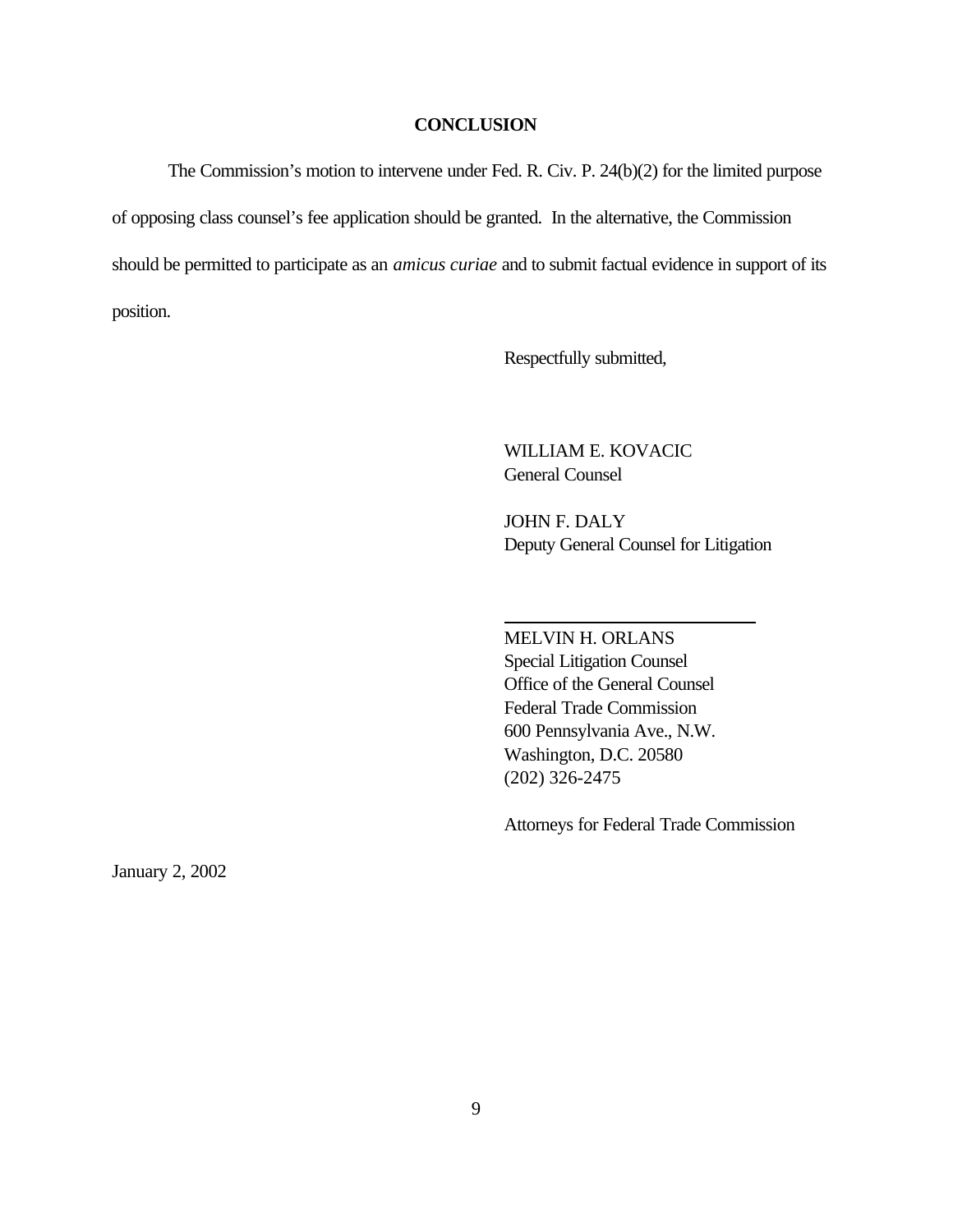## IN THE UNITED STATES DISTRICT COURT FOR THE DISTRICT OF COLUMBIA

| IN RE: FIRST DATABANK       |                        |
|-----------------------------|------------------------|
| <b>ANTITRUST LITIGATION</b> | <b>MASTER FILE NO.</b> |
|                             | 1:01CV00879 (TPJ)      |
|                             |                        |
| THIS DOCUMENT RELATES TO:   |                        |
| <b>ALL ACTIONS</b>          |                        |
|                             |                        |

\_\_\_\_\_\_\_\_\_\_\_\_\_\_\_\_\_\_\_\_\_\_\_\_\_\_\_\_\_\_\_\_\_\_\_\_\_\_\_\_\_\_\_\_\_\_\_\_

# **FEDERAL TRADE COMMISSION'S MEMORANDUM OF POINTS AND AUTHORITIES IN OPPOSITION TO CLASS PLAINTIFFS' PETITION FOR AWARD OF COUNSEL FEES AND REIMBURSEMENT OF EXPENSES**

The Federal Trade Commission ("Commission" or "FTC") opposes class counsel's petition for the award of counsel fees (and reimbursement of expenses) in excess of \$5 million based on a common fund of \$24 million. Despite having "piggybacked" on the Commission's investigation and prosecution of defendants' underlying law violations, petitioners virtually ignore the substantial role played by the Commission in developing the case and, particularly, in creating the bulk of the common fund. After the Commission concluded its extensive pre-complaint investigation of The Hearst Corporation, The Hearst Trust, and First DataBank, Inc. (collectively, "defendants") and filed its complaint, and before any private class action had been filed, defendants offered the Commission a settlement consisting of \$16 million in disgorgement and \$2 million in civil penalties. Petitioners' fee calculation should therefore be based only on the incremental value provided by class counsel, *i.e.*, on that part of the common fund for which class counsel were directly responsible – in this case, at most an additional \$8 million. Viewed properly, petitioners' application seeks fees representing over 60% of that portion of the common fund for which class counsel are responsible. Moreover, given the prior "spadework" done by the Commission, the promptness of the settlement, the failure (and lack of need) to conduct any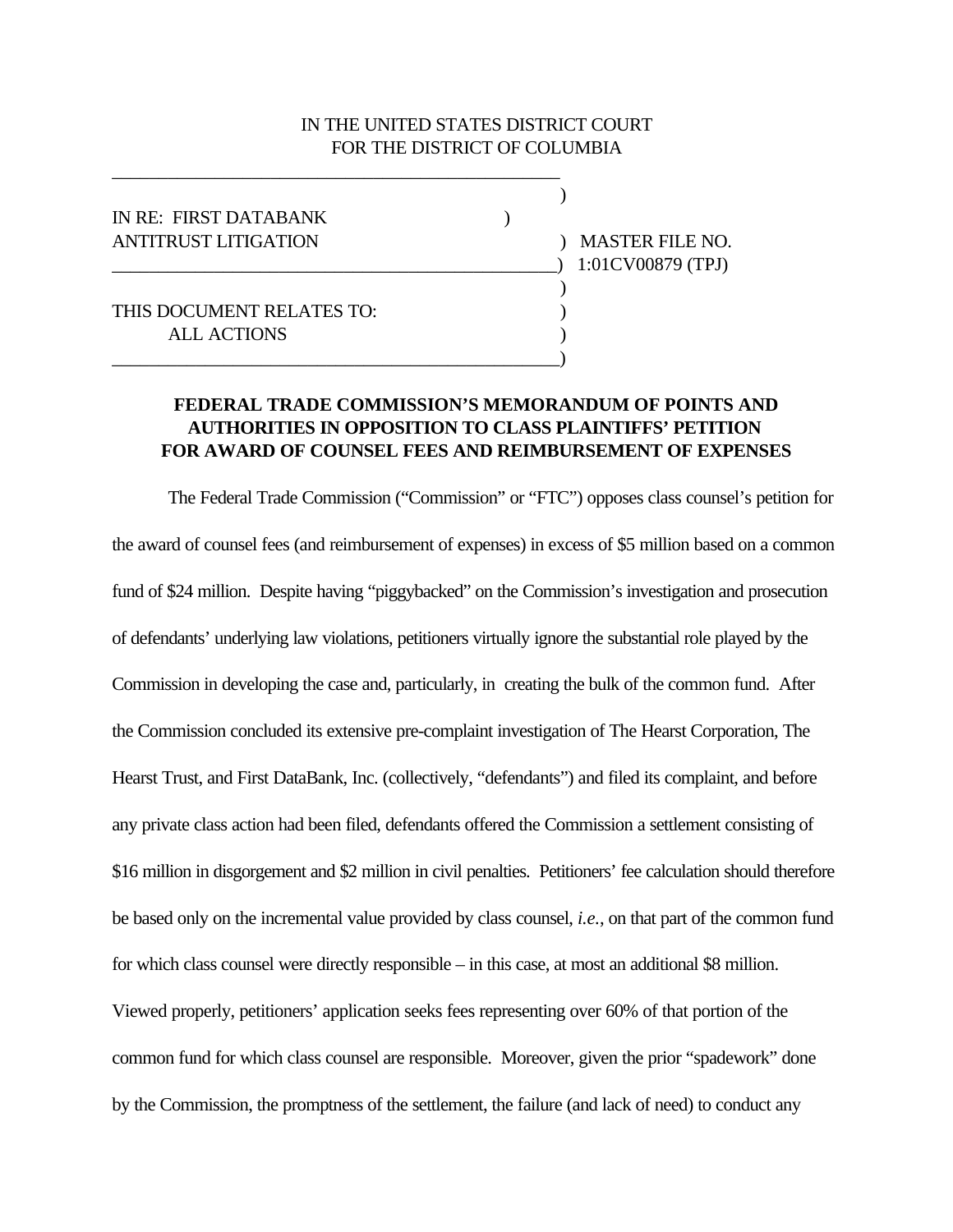formal pre-trial discovery, and various other circumstances, we submit that the appropriate percentage to be applied to the \$8 million (or less) that class counsel contributed to the common fund should be set below the normal "benchmark" range of 20 to 30%.

#### **STATEMENT OF THE FTC'S INTEREST**

The Commission's mission focuses primarily on the protection of consumers. In this particular case, the Commission's goal is to ensure that injured customers are compensated to the full extent permissible by law, up to the statutory limit of trebled damages. When the Commission agreed to permit the disgorgement funds obtained in its enforcement action to be included in the common fund to be distributed through the class actions, it did so with the understanding that it would have the opportunity to approve the distribution plan and also to review the application for attorneys' fees. Although the Commission recognizes that class counsel are entitled to fees for their contributions, the agency has a responsibility to injured customers and to this Court to ensure that those fees are reasonable and not overstated. By virtue of the role it played in the development and prosecution of the charges against defendants, the Commission is uniquely situated to provide the Court with information that is exclusively in the agency's possession concerning the agency's contributions to this case and to the common fund. Such information is essential to permit this Court to determine how much of the common fund is attributable to the Commission's efforts, and how much is attributable to the efforts of class counsel. In furtherance of these ends, the Commission has determined that this opposition to the petition for attorneys' fees is necessary and appropriate.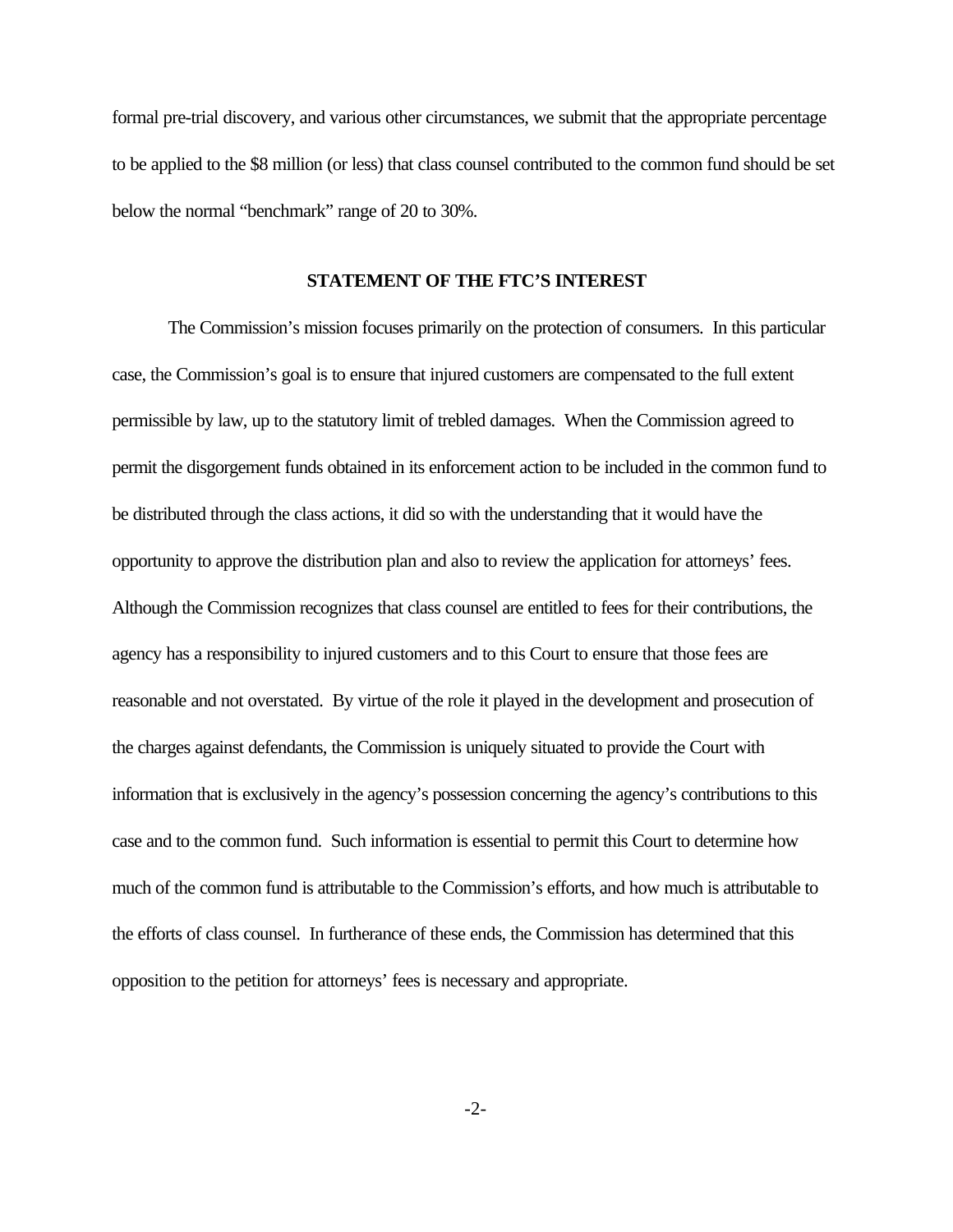#### **STATEMENT OF FACTS**

The Commission commenced an extensive 20-month investigation of defendants' conduct in late 1999. The investigation covered potential antitrust violations in connection with defendants' acquisition of Medi-Span and possible violations of the premerger reporting requirements due to the failure to provide required information regarding the acquisition. During the course of its investigation, Commission staff expended over 25,000 hours of time, obtained production of (and reviewed) 400 boxes of documents submitted in response to approximately 40 subpoenas, and conducted 20 investigational hearings and over 60 interviews. The Commission also worked with several experts to develop the case and prepare for eventual litigation. *See* Gibbs Declaration (Exhibit 1 hereto), ¶¶ 8-13.

In early January 2001, during the pendency of the investigation, defendants offered to divest the MediSpan assets and to pay a maximum of \$2 million in civil penalties, but refused to pay any disgorgement. By April 2001, when the Commission finished building its case and was prepared to file a lawsuit, continuing negotiations with defendants had resulted in a total offer of \$17 million, to be split between disgorgement and civil penalties. Defendants by this time had also agreed in principle to divestiture, but within an uncertain time frame and without an identified purchaser. *See* Exhibit 1, ¶ 16.

Believing defendants' final offer was still insufficient, the Commission filed its complaint on April 5, 2001. The Commission's complaint charged defendants with monopolization, attempted monopolization, consummating an acquisition that may have substantially lessened competition and/or tended to create a monopoly, and failing to comply with premerger notification requirements. *See* Exhibit 1, ¶ 17.

On April 13, shortly after the filing of the Commission's complaint and prior to the

-3-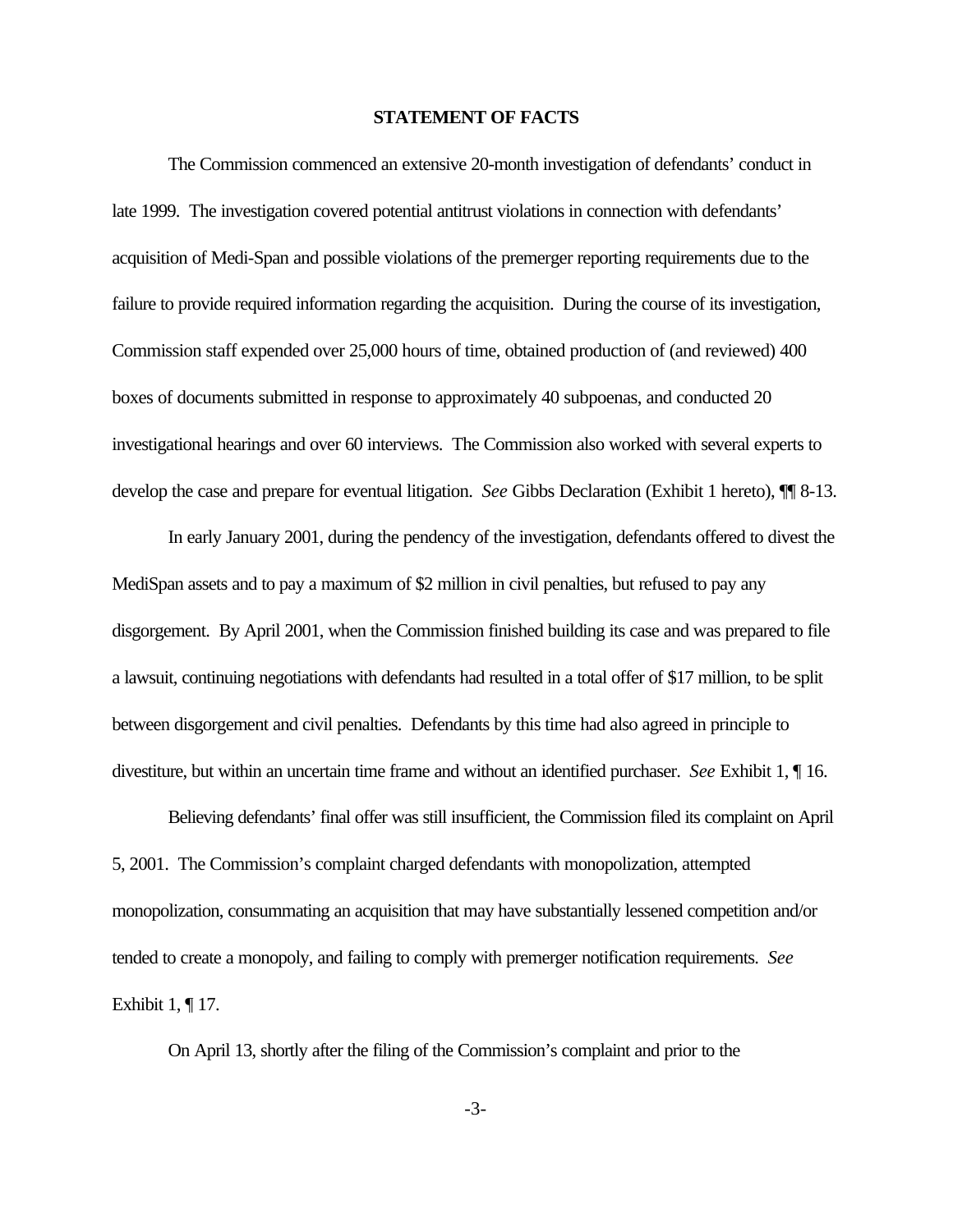commencement of the first class action, defendants informed Commission counsel that they were willing to settle for a total of \$18 million, including \$16 million in disgorgement and \$2 million in civil penalties.<sup>2</sup> Commission counsel were prepared at that point to accept the \$16 million disgorgement offer, but the amount of civil penalties to be paid was still at issue, as was the question of how soon, and to whom, divestiture would be accomplished. *See* Exhibit 1, ¶ 19. The first follow-on class action (*J.B.D.L. Corp, d/b/a Beckett Aprothecary v. Hearst Trust*, 1:01CV00870) was filed in this Court on April 20, and the complaint in that case contained "core" allegations that were virtually identical to those in the Commission's complaint. Indeed, there is no reason to believe that class counsel did any development work whatsoever until after until they learned of the Commission's action. *See* Exhibit 1, ¶ 20.

Both the Commission's action and the class actions were in a settlement mode from the very outset. Although the Commission's case included some litigation-related activities – *e.g.*, a meeting of the parties, the preparation of a report under Local Rule 16.3(c), the drafting and entry of a protective order, and the exchange of document requests (with repeatedly adjourned compliance dates) – pretrial discovery was repeatedly postponed and no formal pretrial discovery ever took place. *See* Exhibit 1, ¶¶ 18, 21, 23.

Similarly, it is our understanding that there was no formal pretrial discovery in the class actions.

<sup>&</sup>lt;sup>2</sup> Because the date of any future divestiture was uncertain, the Commission made clear to defendants that the \$16 million in disgorgement that Commission staff had tentatively accepted would have to be revised upward after September 1, 2001, to take account of the increased monopoly profits that the Commission believed defendants would continue to earn until an acceptable divestiture had been accomplished. Commission staff further stated that the appropriate amount of the upward revision would be \$1 million per month. *See* Exhibit 1, ¶ 19.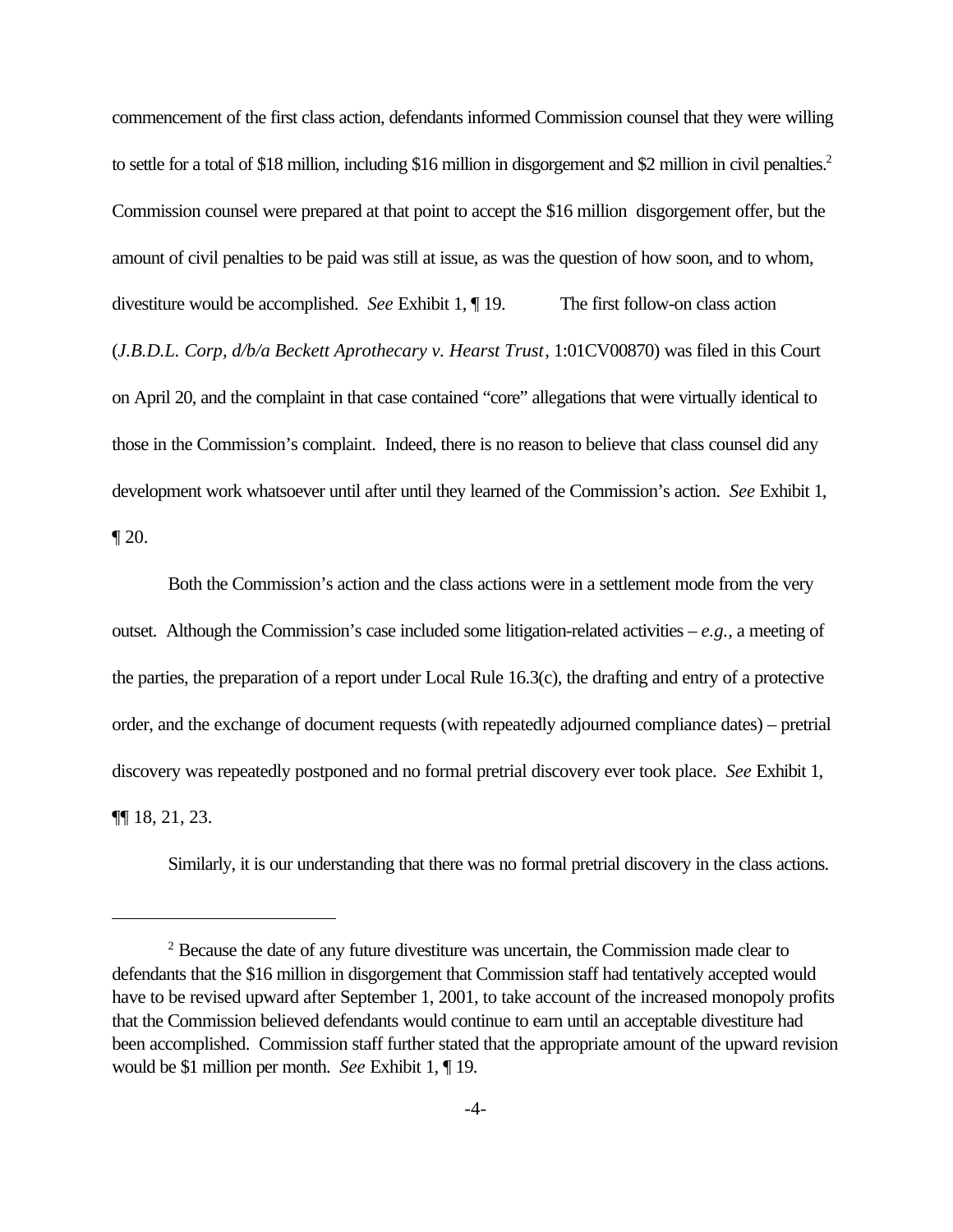Rather, class counsel and defendants apparently engaged in voluntary "confirmatory discovery" aimed at providing a basis for any settlement reached.<sup>3</sup> The class actions settled on August 7, 2001, without requiring class counsel to have engaged in any motions practice. *See* Exhibit 1, ¶ 24.

At the first status conference, held on August 16 for both the Commission's case and the class actions, class counsel presented their \$24 million settlement to the Court for preliminary approval. Commission counsel then represented to the Court that we had previously agreed in principle with defendants on a disgorgement amount of \$16 million if the case could be settled in the immediate future, and further that any disgorgement funds to which the Commission was entitled would be ceded to the class action plaintiffs and subsumed into the class action settlement (*i.e.*, defendants would not be asked to pay FTC disgorgement in addition to the private settlement) if two conditions were met. First, the Commission would have to determine that the distribution plan was acceptable. Second, none of the FTC's disgorgement funds could be used for attorneys' fees. Given this settlement posture, Commission counsel also informed the Court that we had agreed with defendants to postpone discovery for an additional period of time while settlement negotiations continued regarding the divestiture and the amount of civil penalties. *See* Exhibit 1, ¶ 25.

Thereafter, defendants engaged in negotiations with the Department of Justice over the amount of civil penalties, culminating in defendants' eventual agreement to pay a record \$4 million in civil penalties. The order approving the civil penalty settlement was entered on October 17, 2001. *See* Exhibit 1,  $\P$  26.

<sup>&</sup>lt;sup>3</sup> It is our understanding that this voluntary "confirmatory discovery" consisted primarily of defendants providing class counsel with documents and information previously provided to the Commission during the course of its investigation. *See* Exhibit 1, ¶ 24.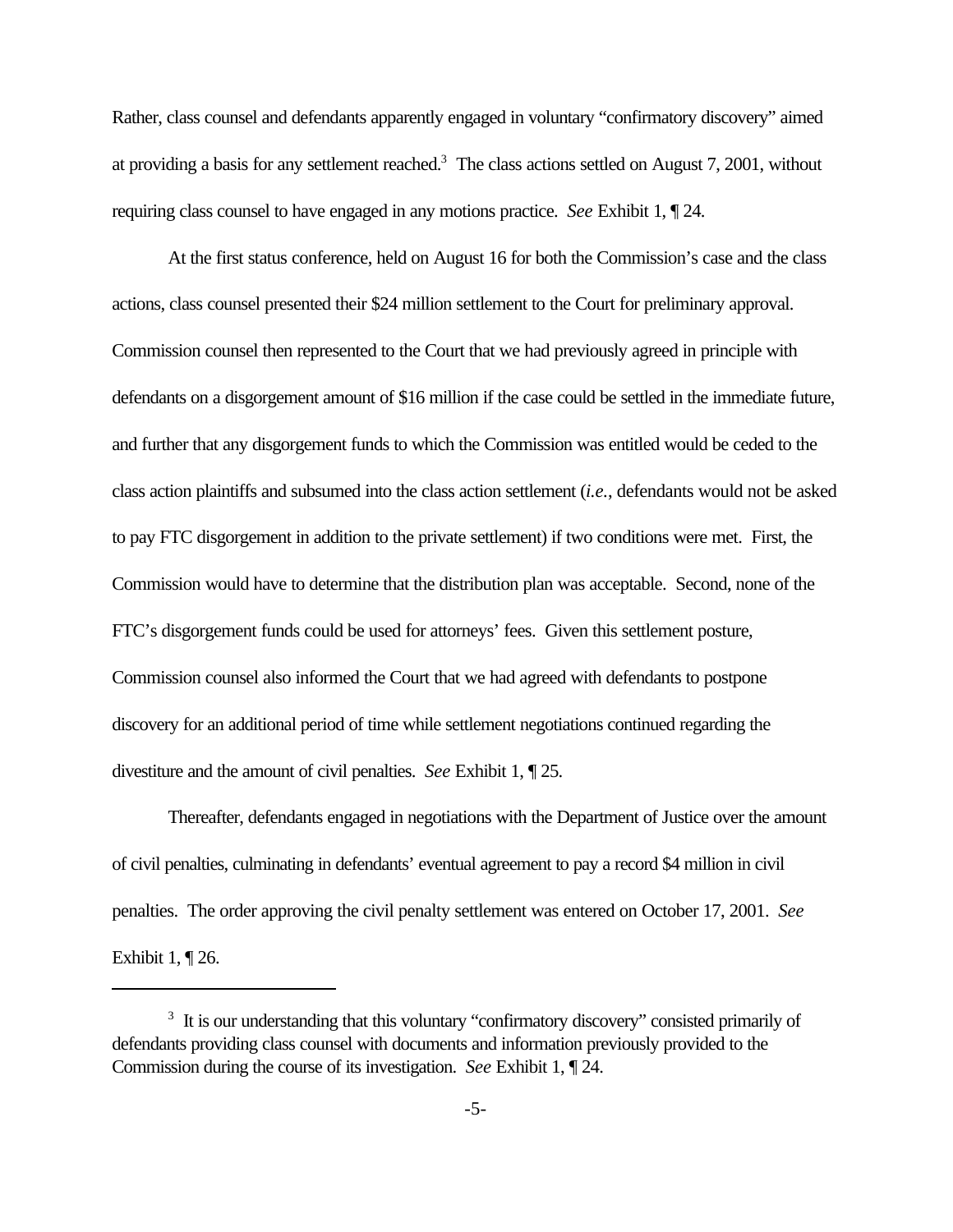Beginning on June 25, 2001, when defendants first identified their chosen purchaser and continuing until settlement, Commission staff worked assiduously to assess the proposed divestiture and to modify the transaction and the underlying documentation to make the transaction acceptable to the agency. On October 4, 2001, defendants finally signed an Agreement in Principle with the Commission which set out the major terms of a final agreement, including both divestiture and disgorgement. Although defendants failed to meet certain deadlines imposed by the Agreement in Principle, thus voiding that Agreement, the unresolved issues were eventually settled and defendants agreed to accept a new proposed final order requiring divestiture to the identified purchaser and disgorgement in the amount of \$19 million.<sup>4</sup> That agreement was approved by the Commission on December 13 and filed with the Court on December 14, 2001. The Final Order was entered by this Court on December 18, 2001. *See* Exhibit 1, ¶¶ 3, 29.

<sup>4</sup> As previously noted (*see* n.1, *supra*), this increase in the amount of disgorgement over the \$16 million previously negotiated reflects the staff's estimate that defendants continued to realize about \$1 million per month in monopoly profits for each month prior to divestiture. Thus, staff believed that, given the substantial delay in finalizing a settlement with the Commission, defendants should be required to pay additional amounts for each month the divestiture was delayed, regardless of the reason(s) for the delay.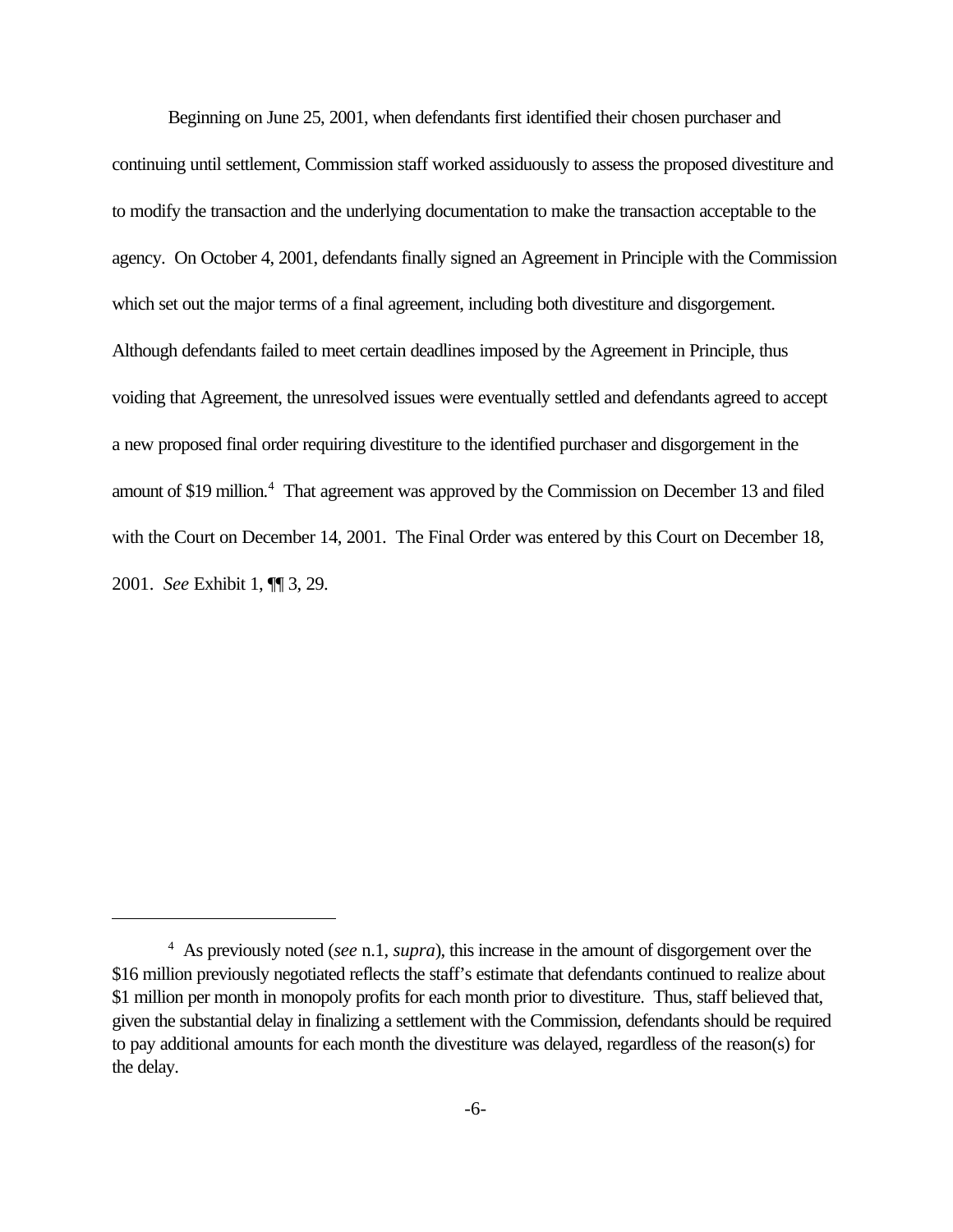#### **ARGUMENT**

# **I. THIS COURT HAS CONSIDERABLE DISCRETION, SUBJECT TO THE BOUNDS OF REASONABLENESS, IN FIXING THE FEES TO WHICH CLASS COUNSEL ARE ENTITLED**

It is axiomatic that, in "common fund" cases such as this, a party who "creates, preserves, or increases the value of a fund in which others have an ownership interest [is entitled] to be reimbursed from that fund for litigation expenses incurred, including counsel fees." *Swedish Hosp. Corp. v. Shalala*, 1 F.3d 1261, 1265 (D.C. Cir. 1993). This Circuit, following several others, has determined that a "percentage-of-the-fund" approach, rather than a "lodestar" (*i.e.*, hourly rate) method, is the appropriate mechanism for determining the attorneys' fee award in such cases. *Id.* at 1271. In applying this approach to determine the proper fee, courts have historically exercised considerable discretion and have applied a reasonableness standard, focusing upon the particular circumstances of the case at hand. *Id.* at 1265. The trial court's substantial discretion in awarding legal fees stems from its familiarity with the litigation and the desirability of avoiding frequent appellate review of what essentially are factual matters. *Id.* at 1271; *see Hensley v. Eckerhart*, 461 U.S. 424, 437 (1983).

Judicial scrutiny of attorneys' fees is especially important in this particular case. For one thing, the unusual combination of a government enforcement action and a class action makes it impossible to resolve the fee question by accepting and mechanically applying a benchmark percentage. In addition, because the reasonableness of the fee is largely dependent upon facts that are not known to the public at large, individual class members are in no position to object on their own behalf.

For the reasons discussed below, this Court should exercise its discretion to reduce class counsel's fees to an amount that is based solely on the incremental value provided by class counsel and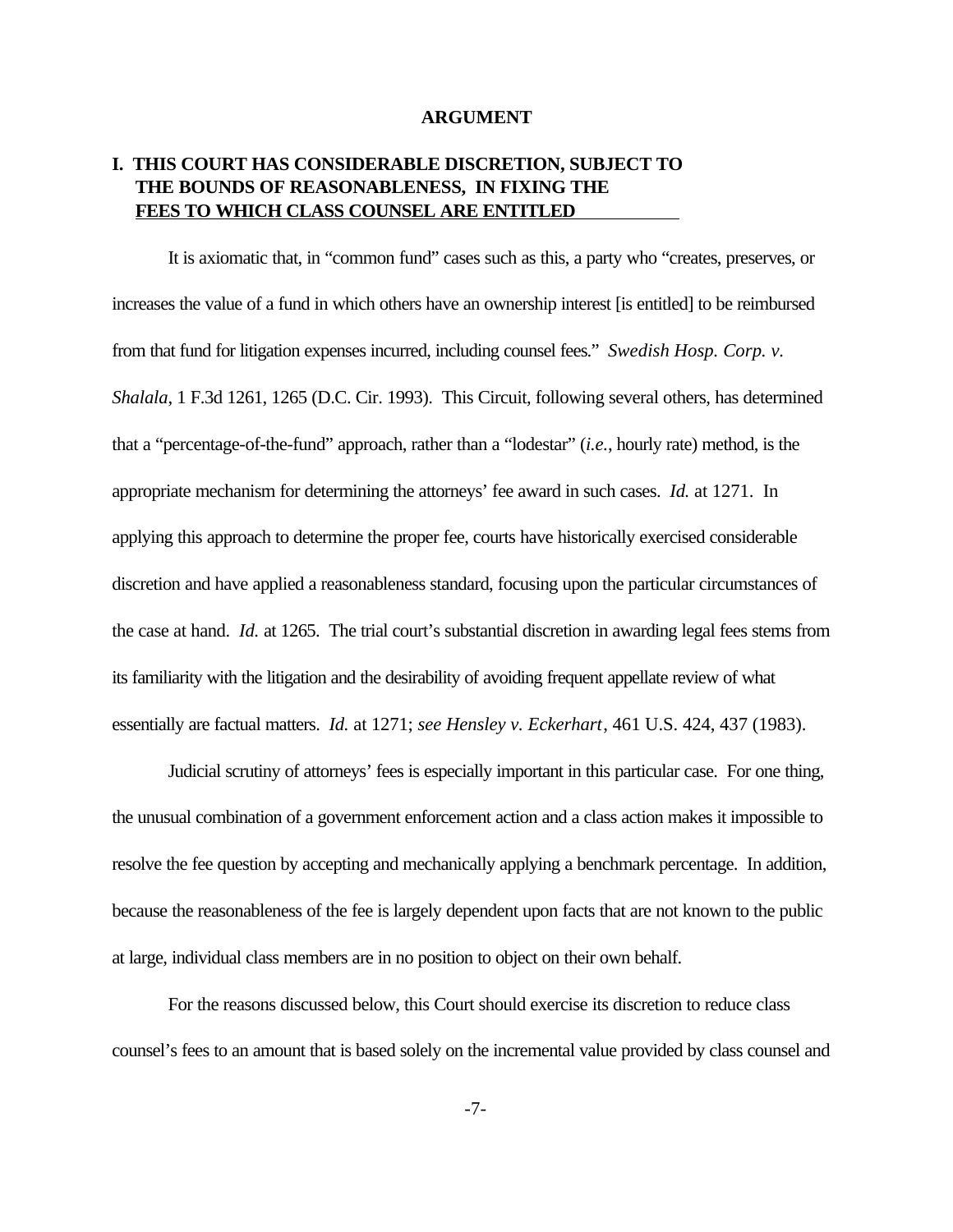that is reasonable taking into account the special circumstances presented by the Commission's

involvement in this case.

# **II. CONSIDERATION OF THE COMMISSION'S SUBSTANTIAL ROLE IN DEVELOPING AND PROSECUTING THE UNDERLYING LAW VIOLATIONS WARRANTS A SIGNIFICANT REDUCTION IN COUNSEL'S FEE PERCENTAGE**

Where, as here, attorneys' fees are sought in a case that rode "piggyback" on a prior case, this

factor should be taken into account as a basis for reducing the fees awarded. *See, e.g., Swedish Hosp.*

*Corp.*, 1 F.3d at 1272. This is particularly true where the prior action or investigation involved the

government.<sup>5</sup> The Second Circuit offered the following explanation for the weight given to the

government's involvement:

An essential condition precedent to the award [of counsel fees from a common fund].. . is a showing that the attorney's services were a competent producing cause of the supposed benefit conferred. [Citations omitted.] Where, as often occurs, the private action follows upon the coattails of a government suit or investigation which has provided the basis for the claim, it has been suggested that the court's inquiry be directed at whether the services rendered played any part in achieving a successful result rather than at the encouragement of the litigation by increasing the fee through the use of a contingency factor.

<sup>5</sup> *See, e.g., Goldberger v. Integrated Resources,* Inc., 209 F.3d 43, 53-54 (2d Cir. 2000) (4% fee awarded, in part because counsel benefitted from the spadework done by federal authorities during criminal and civil actions); *Wechsler v. Southeastern Properties, Inc*., 506 F.2d 631, 635-36 (2d Cir. 1974) (no fees awarded where state attorney general brought action which resulted in compensation of plaintiff class, and class counsel had not contributed to attorney general's initiation of proceedings); *In re Quantum Health Resources, Inc. Securities Litigation*, 962 F. Supp. 1254, 1259 (C.D. Cal. 1997) (percentage reduced from the benchmark to 10%, in part because material allegations of complaint were supported by prior government investigations); *Donnarumma v. Barracuda Tanker Corp*., 79 F.R.D. 455, 467-68 (C.D. Cal. 1978) (15% fee awarded, in part because of effect of Coast Guard's investigation on the risk assumed by counsel and the work they needed to perform); *see also City of Detroit v. Grinnell Corp*., 495 F.2d 448, 471 (2d Cir. 1974); *SEC v. United Financial Group, Inc.*, 404 F. Supp. 908, 913 (D. Ore. 1975); *In re Gypsum Cases*, 386 F. Supp. 959, 962 (N.D. Cal. 1974).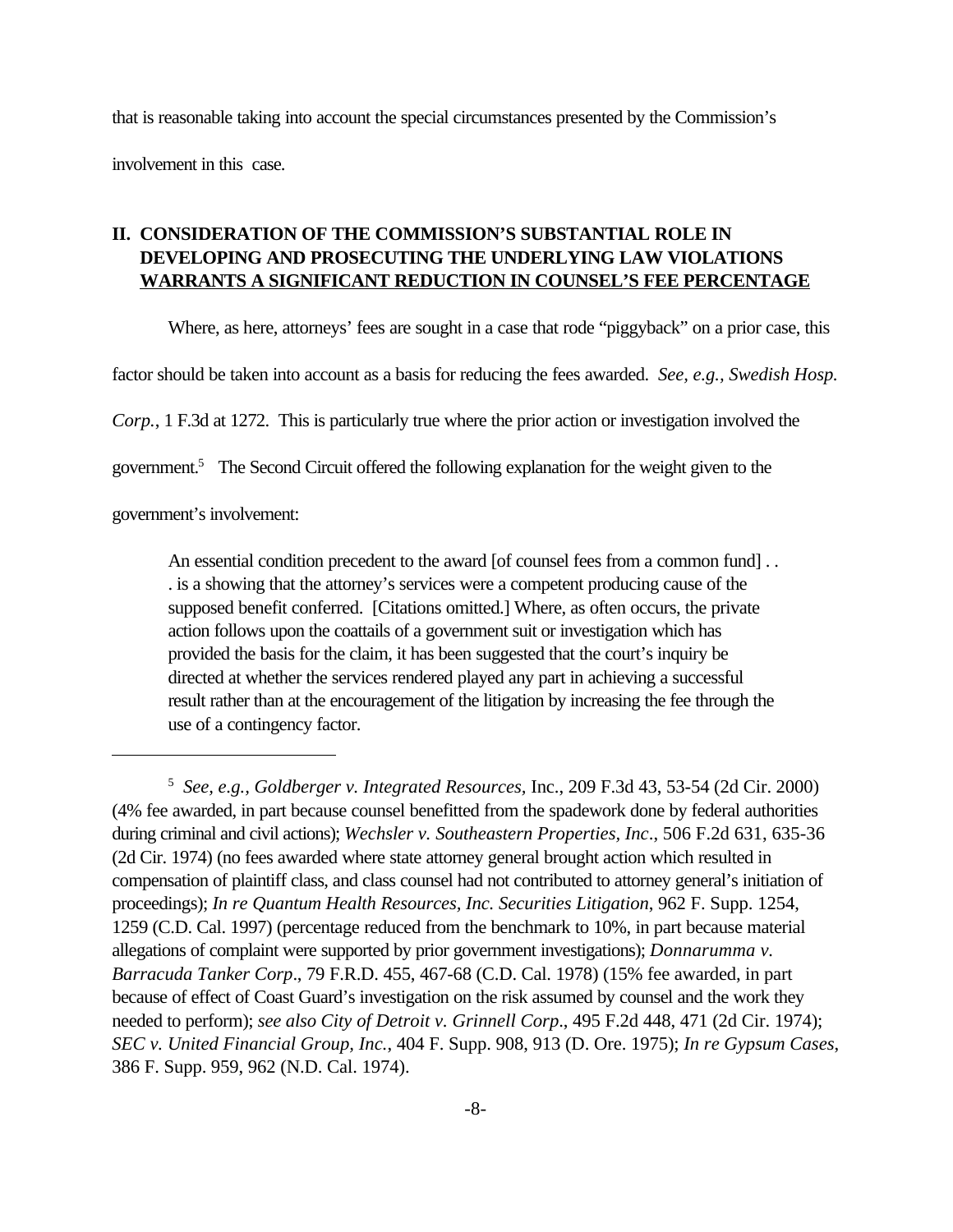*Wechsler*, 506 F.2d at 635.

The government's involvement, particularly when it includes a prior investigation, bears directly upon several factors that courts have considered in assessing attorneys' fees. Such governmental involvement substantially strengthens plaintiff's case and thus considerably reduces the risk of nonpayment that class counsel would otherwise bear. *See, e.g., In re Quantum Health Resources*, 962 F. Supp. at 1259. Also, governmental involvement often minimizes the need for, and value of, skilled and experienced class counsel, thus affecting the "quality of services rendered." *See, e.g., Donnarumma*, 79 F.R.D. at 468. For these and other reasons, the government's involvement will often substantially lessen the benefits conferred by class action counsel. Consequently, the existence of governmental action is a factor courts may properly consider in reducing class counsel's fee on either a percentage recovery or a lodestar basis.<sup>6</sup> *See* n.4, *supra*.

An examination of the case law confirms this conclusion. For example, *Donnarumma* concerned an explosion on a boat that resulted in a class action lawsuit. The Coast Guard had previously conducted a full investigation of the incident. In awarding a 15% fee, the court considered the effect of the Coast Guard's investigation on the risk assumed by counsel and the work they needed to perform. *See* 79 F.R.D. at 467-68.

Similarly, in *Quantum Health Resources, Inc.,* the court reduced the percentage from the

<sup>&</sup>lt;sup>6</sup> Several courts have identified as a separate factor for consideration the degree (if any) to which plaintiff's efforts were supported by prior governmental action. *See In re Gypsum Cases*, 386 F. Supp. at 962; *accord, Grinnell*, 495 F.2d at 471. But whether treated as a separate factor or not, governmental involvement should be taken into account in awarding legal fees to class counsel. *See* n.4, *supra*.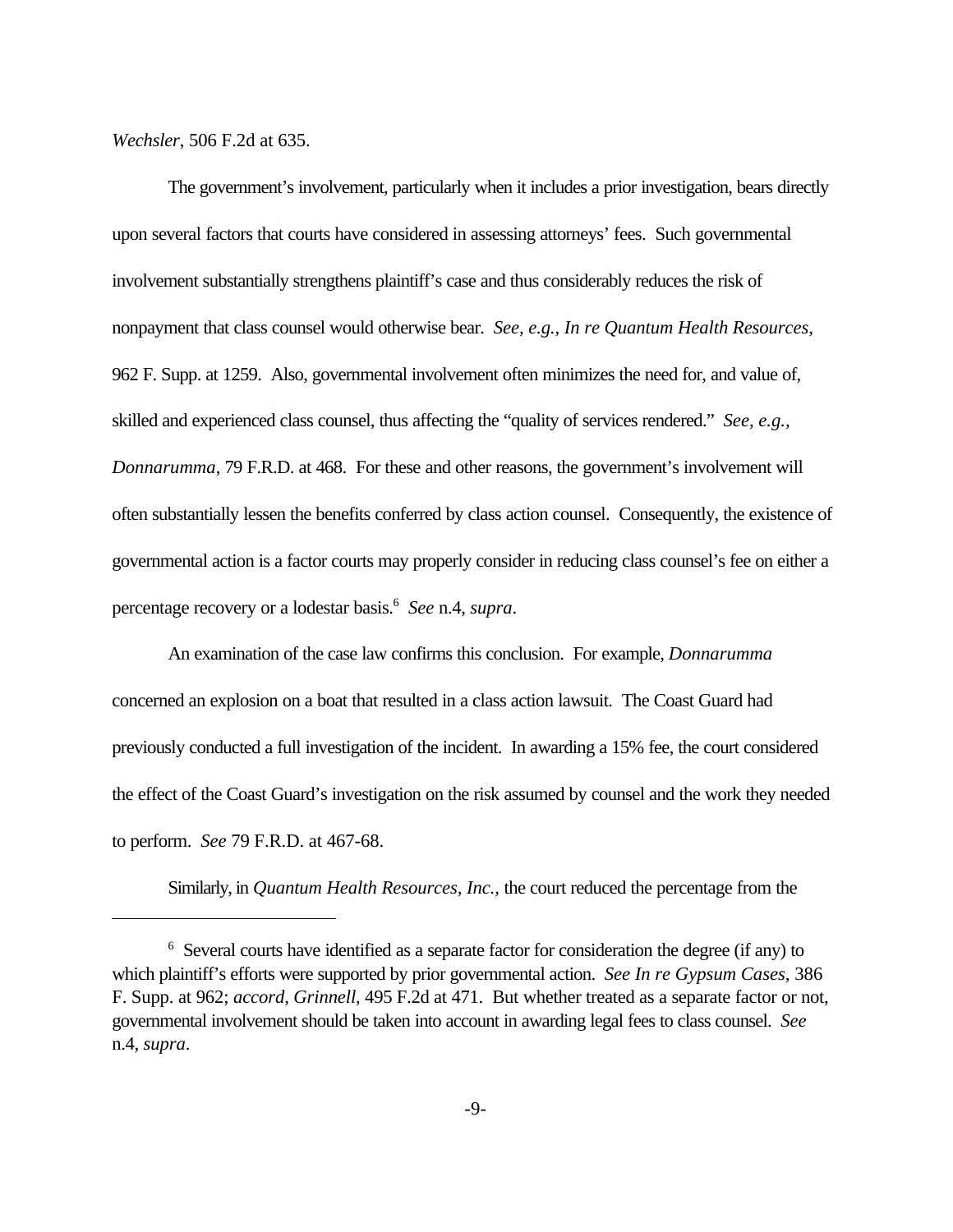"benchmark" to 10%, in part because of the government's involvement. The court explained that

[t]he facts of this case weighed heavily in the Class' favor from the start, largely because the material allegations of the complaint were supported by the unequivocal results of public investigations conducted by the California State Controller's Office and the California Department of Health Services.

962 F. Supp. at 1259.

The Second Circuit has also recognized that government involvement can be a significant factor in reducing a fee award. In *Goldberger,* the court of appeals approved a fee award that amounted to only 4% of the total recovery, in part because of the government's actions against the main participants. "Counsel benefitted from the spadework done by federal authorities during the criminal and civil actions brought against [defendants]." 209 F.3d at 53-54. In upholding the district court's award of a 4% fee, the court emphasized that deviation from "benchmarks" is sometimes necessary to achieve a just result:

Applying such principles of moderation here, we cannot say that the district court abused its discretion merely because the fee awarded is at odds with the 25% "benchmark" requested by counsel. Nor does the award of a fee of about 4% constitute an abuse of discretion simply because it deviates materially from the 11% to 19% usually awarded in similar cases. Instead, we adhere to our prior practice that a fee award should be assessed on scrutiny of the unique circumstances of each case, and "a jealous regard to the rights of those who are interested in the fund."

*Id.* at 53; *accord, Wechsler*, 506 F.2d at 635-36 (no fees awarded where state attorney-general brought action which resulted in compensation of plaintiff class, and class counsel had not contributed to attorney-general's initiation of proceedings).

Despite the well-recognized need to take government involvement into account, petitioners' fee application virtually ignores the Commission's substantial role in this matter. Needless to say, this is an extraordinary oversight. The Commission's extensive pre-complaint efforts to develop the underlying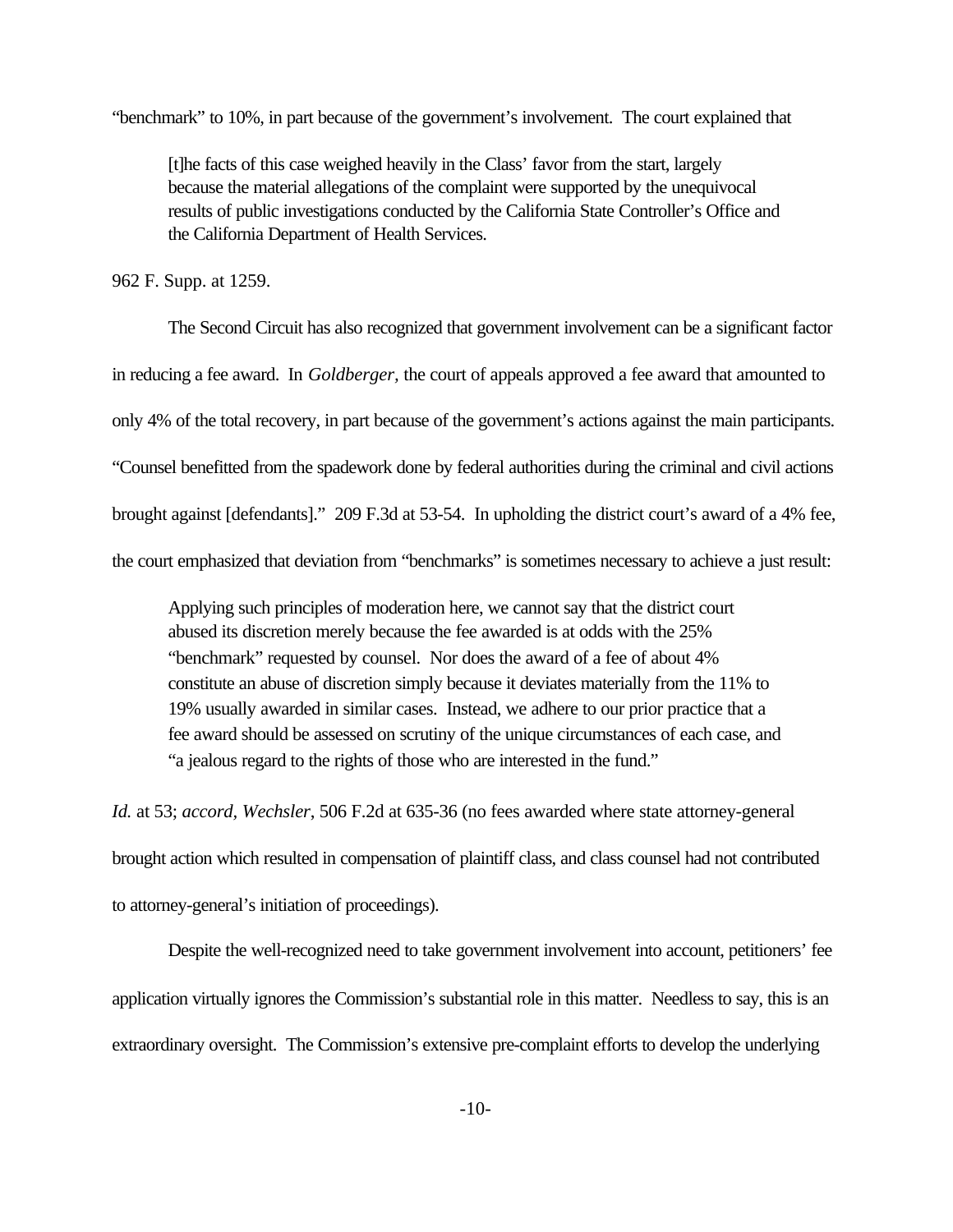case, its prosecution of the defendants for their antitrust violations, and the negotiations undertaken by Commission staff were key to the results achieved in the present case.

As is apparent from the discussion of the facts in this memorandum and in Exhibit 1, it was the Commission's diligent efforts (particularly including its exhaustive investigation) – not the efforts of class counsel – that put defendants in a settlement posture even before any case had been filed against them. Although a trial is always a possibility until a settlement has been finalized, the strength of the evidence that the Commission developed virtually ensured that the outcome would be a negotiated settlement rather than litigation. Consequently, class counsel were not required to litigate this case, but merely to settle it. Moreover, due to the Commission's prior efforts, class counsel were merely required to negotiate upward from the base of \$16 million in disgorgement that was already "on the table" as a result of negotiations between the Commission and the defendants prior to the commencement of the class actions. In addition, because of the strength of the Commission's evidence and because these cases were in a settlement mode from the outset, class counsel were not required to engage in any formal pretrial discovery or in any motions practice. In this connection, it is our understanding that the only discovery class counsel engaged in was voluntary "confirmatory discovery" aimed at providing a basis for any settlement reached. For these and other reasons, there can be no doubt in the present case that "the benefits conferred by the [class action] attorneys upon the . . . class are substantially lessened because of governmental involvement." *United Financial Group*, 404 F. Supp. at 913.

This Circuit has recognized that "a majority of common fund class action fee awards fall between twenty and thirty percent." *Swedish Hosp. Corp.*, 1 F.3d at 1272. Class counsel in the present case seek a fee of 22% of the total settlement amount, plus reimbursement for costs and

-11-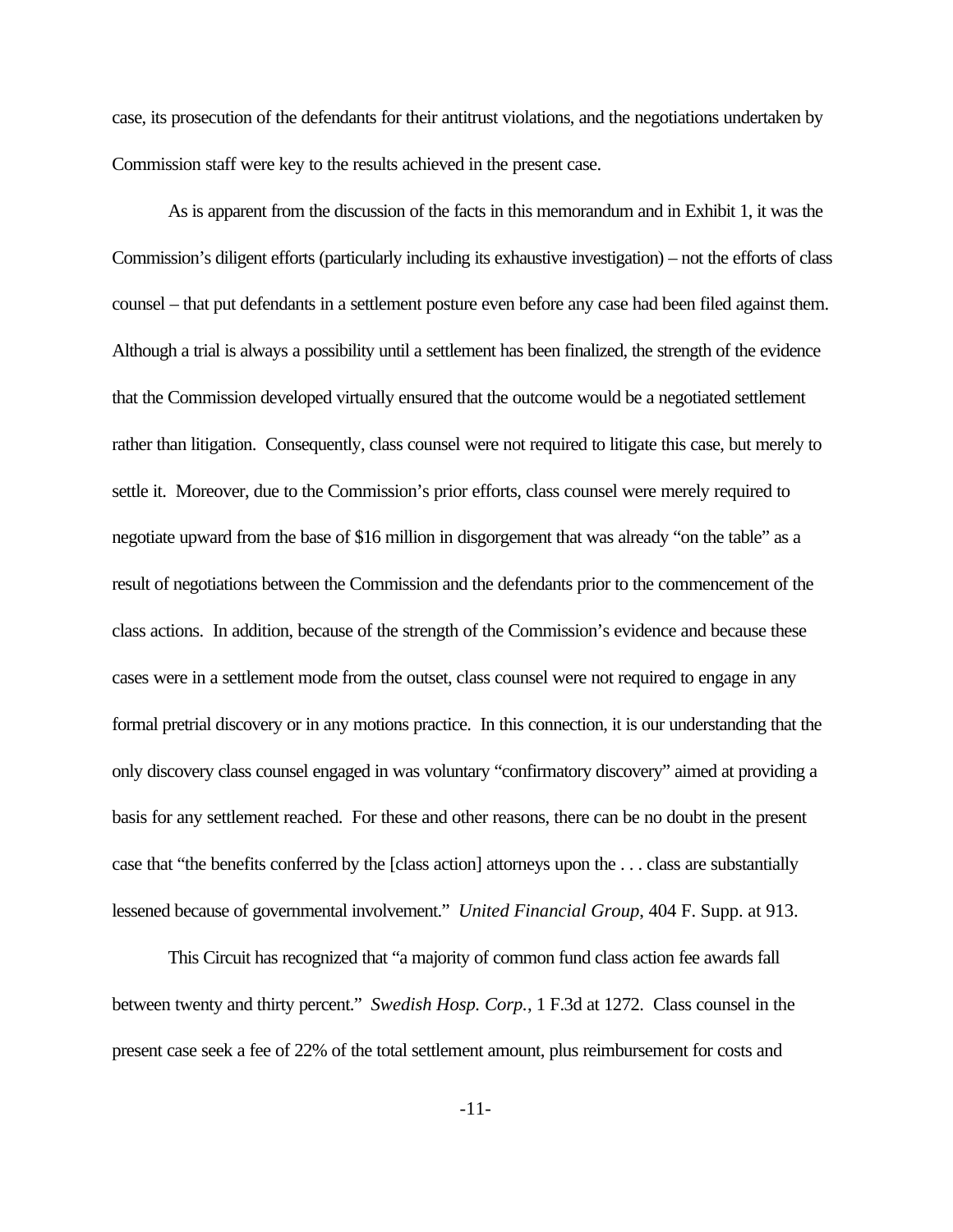expenses. Yet the circumstances of this case – particularly the Commission's enormous contribution to the results and the fact that governmental involvement substantially lessened the benefits conferred (and the work undertaken) by class counsel – demonstrate that class counsel's fee should be reduced to a figure substantially below the benchmark level of 20-30%.<sup>7</sup>

# **III. THE CALCULATION OF CLASS COUNSEL'S FEES SHOULD BE BASED ONLY ON THE \$8 MILLION OR LESS FOR WHICH COUNSEL WERE RESPONSIBLE**

Quite apart from whatever percentage fee this Court decides is reasonable and appropriate, the question remains as to how to identify the portion of the common fund to which this percentage should be applied. Petitioners maintain that their percentage should be applied to the entire \$24 million fund. However, the law is clear that the fee calculation should be based "only on that part of the fund for which counsel was responsible." *Swedish Hosp. Corp.*, 1 F.3d at 1271; *see Wechsler*, 506 F.2d at 636. Applying this standard, the calculation of class counsel's fees should be based solely on the additional amount that class counsel collected above and beyond the \$16 million in disgorgement

<sup>&</sup>lt;sup>7</sup> In contrast, courts in this Circuit have permitted percentage awards at the higher end of the benchmark range under circumstances far different from those in the present case. For example, in *In re Newbridge Networks Securities Litigation*, 1998 U.S. Dist. LEXIS 23238 at \*11-12 (D.D.C. Oct. 23, 1998), the court observed that the request for a 30% fee was "at the high end of the customary range," but agreed that this was reasonable under the circumstances. The court pointed to the following factors in justification of its fee award: (1) the litigation continued for four years, during which counsel received no compensation; (2) class counsel engaged in extensive motions practice and conducted considerable discovery; (3) counsel's efforts "in posturing [the] case for trial" played a role in the settlement and produced a substantial payout to the class; (4) no class member objected; and (5) unlike *Swedish Hosp. Corp.*, counsel did not "piggyback" on the success of other plaintiffs and clearly faced the prospect of zero recovery. With the exception of the lack of objection (which is explicable due to class members' lack of knowledge of the extent of the Commission's involvement), *none* of the factors cited in *Newbridge Networks* is applicable here.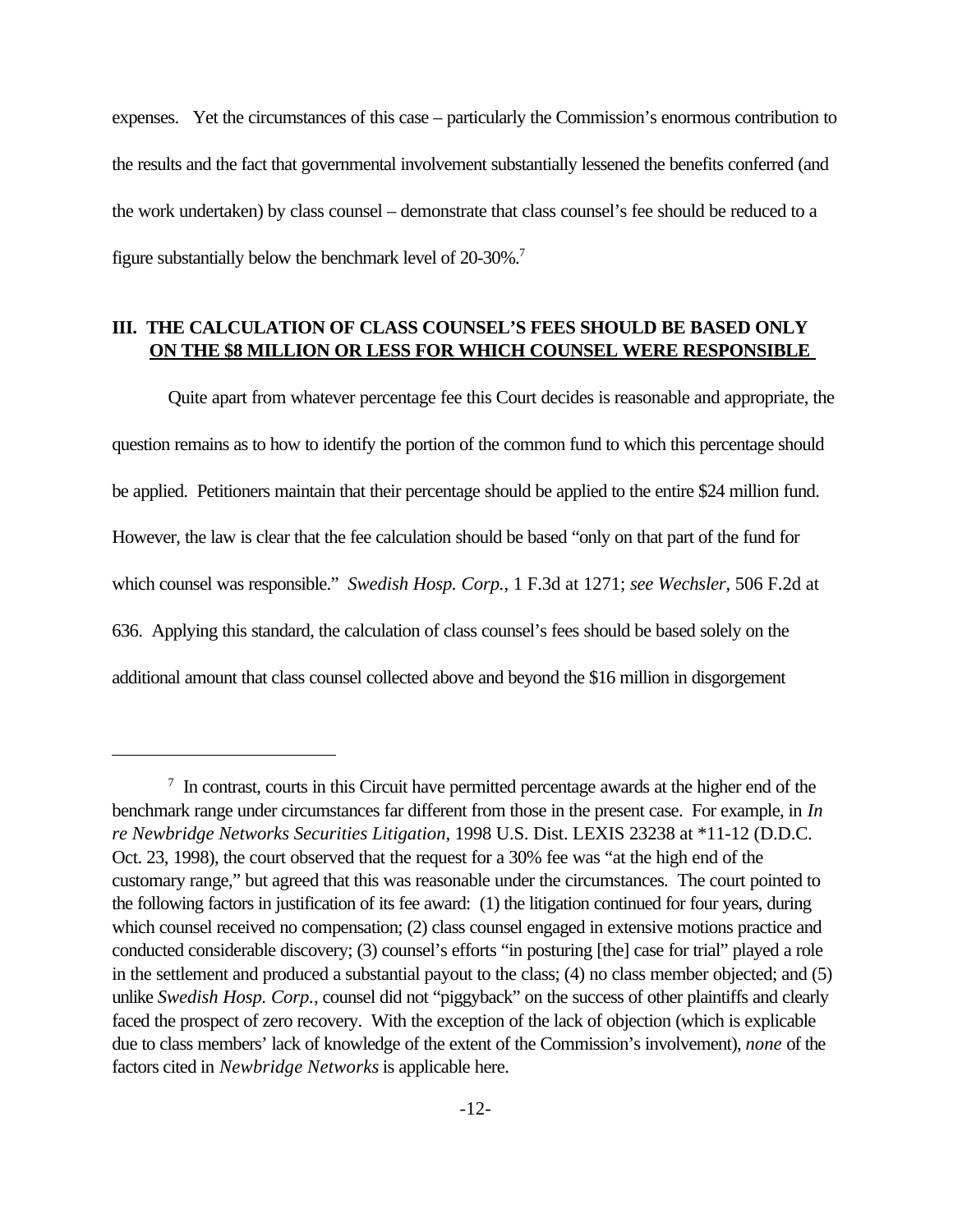previously negotiated by the Commission.<sup>8</sup> This figure is, at most, \$8 million.

The leading case in this Circuit on awarding attorneys' fees from a common fund, *Swedish Hosp. Corp.*, 1 F.3d 1261, is particularly instructive here. In *Swedish Hospital*, several hospitals brought a class action to attack the policy of the Department of Health and Human Services ("HHS") of refusing to reimburse hospitals for photocopying costs incurred in meeting the requirements of the Medicare program. Plaintiff hospitals and HHS entered into a settlement agreement, approved by the district court, in which HHS agreed to pay \$27.8 million to the hospitals. Applying a "percentage-ofthe-fund" methodology, the district court decided that the attorneys "should receive twenty percent of the common fund produced by their efforts." 1 F.3d at 1263. However, the court awarded only \$2 million in fees, reasoning that "because the efforts of plaintiffs' attorneys had contributed only \$10 million to the value of the settlement fund, the attorneys were entitled to twenty percent of only that amount." *Id.* The court explained that, in response to prior cases challenging the HHS's policy of refusing reimbursement for photocopying costs, HHS had changed its policy and issued a notice of proposed rulemaking, proposing to reimburse hospitals for photocopies at the rate of \$ .0498 per page. Although this Circuit (in one of the prior cases) had rejected HHS's proposed approach as insufficient,

<sup>&</sup>lt;sup>8</sup> Even though the Commission ultimately obtained \$19 million in disgorgement, there is some justification for crediting class counsel with having added \$8 million in value to the common fund, representing the difference between the \$16 million negotiated by the Commission on April 13 (one week prior to the filing of the first class action) and the \$24 million eventually obtained. Although the Commission and defendants contemplated on April 13 that additional monies beyond the \$16 million in disgorgement would have to be paid in the event that divestiture could not be accomplished by September 1, the amount of the potential increase was not firmly agreed upon by the parties. For this reason, the Court may deem it appropriate to give class counsel credit for the entire amount above \$16 million, rather than using \$19 million as the base and crediting class counsel with having created only a \$5 million increment.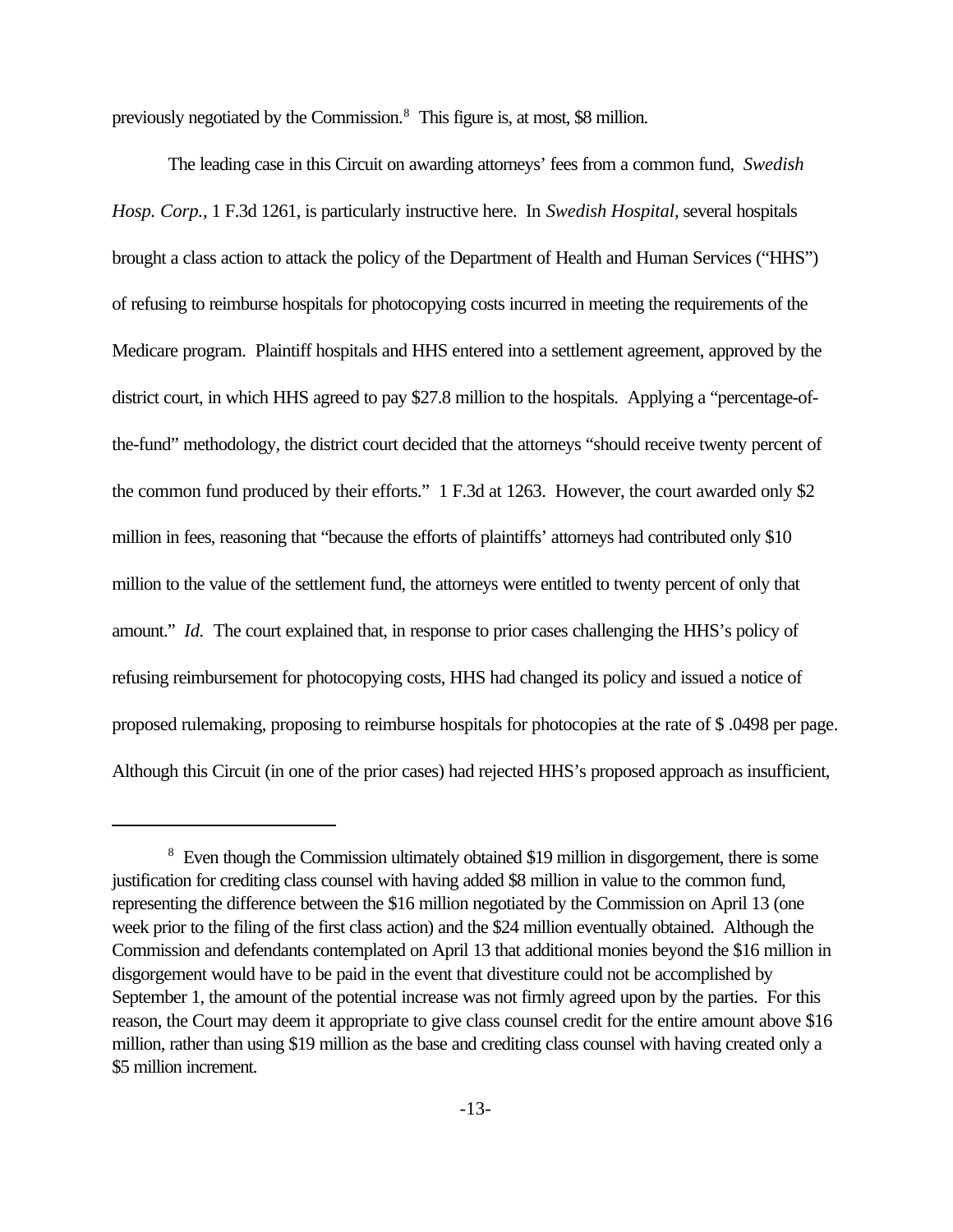the district court concluded that counsel "could 'claim credit only for enhancing the fund' by payment at roughly \$.07 per page instead of approximately \$.0498 per page 'which was apparently on the table when negotiations opened.'" *Id.* at 1264. Plaintiffs appealed, arguing that their attorneys were entitled to 20% of the entire \$ 27.8 million fund.

On appeal, this Circuit held that the proper methodology for calculating attorneys' fees in common fund cases was the percentage approach, and that the district court had acted within its discretion in setting the fee percentage at 20%. 1 F.3d at 1272. The Court then ruled that the district court properly based its fee calculation "only on that part of the fund for which counsel was responsible." *Id.* Upholding the district court's conclusion that the hospitals' attorneys were responsible for only \$10 million in added value to the fund, the Court of Appeals reasoned as follows:

[A]t the time this lawsuit was brought, HHS had proposed a regulation that would have paid \$.0498 per page, whereas the eventual settlement agreement provided payment of \$.07 per page. Based on the difference between these two figures, the District Court concluded that class counsel contributed about \$10 million to the value of the common fund. We find substantial evidence in the record to support these conclusions and do not think the court abused its discretion in reaching them.

### *Id.*

In the present case, due to the Commission's efforts, \$16 million in disgorgement was already "on the table when negotiations [with class action plaintiffs] opened." *Swedish Hosp. Corp.*, 1 F.3d at 1264. Consequently, as in *Swedish Hospital*, class counsel are responsible only for the added value to the fund, namely, a maximum of \$8 million. *Accord, Donnarumma*, 79 F.R.D. at 468 (substantial early settlement offers "removed any genuine risk of nonrecovery" and "their substantiality, when compared with the final settlement amount, indicates that the true measure of beneficial results achieved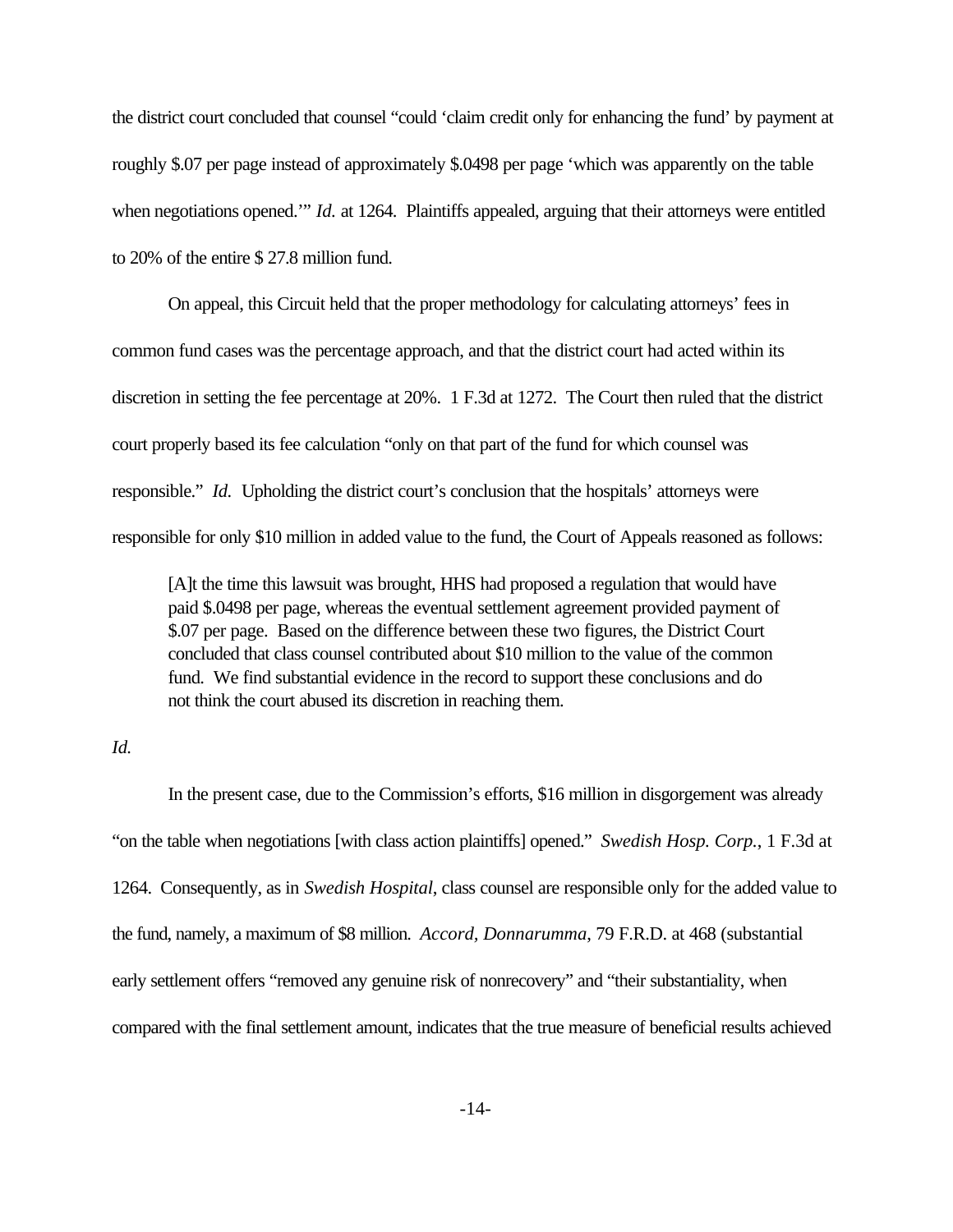by plaintiffs' attorneys approximated [the increment between the early settlement offers and the final settlement amount]").

The Second Circuit's decision in *Wechsler*, 506 F.2d 631, applies the foregoing principles to facts that bear a striking resemblance to those in the present case. *Wechsler* involved false and misleading statements and omissions in a stock prospectus. A few days after a public offering had been made pursuant to this prospectus, the state attorney general commenced an investigation to determine whether the sale of the stock had violated the state's Blue Sky laws, and ordered trading in the stock suspended. About six weeks later, after learning of the attorney general's investigation into the underlying transactions, plaintiff's attorney commenced a class action on behalf of plaintiff and other purchasers of the stock in question. Four months after the filing of Wechsler's class action, the attorney general commenced a formal action in state court against the stock issuer, alleging law violations and requesting rescission of the public offering. The parties to the attorney general's state court action agreed to a consent injunction which directed the issuer to make a tender offer to repurchase the stock at the price at which it was first offered, which resulted in full compensation for Wechsler and others similarly situated. In the meantime, Wechsler applied for attorneys' fees and the issuer sought to dismiss Wechsler's action and to obtain fees and costs. The district court dismissed the action and denied all applications for fees and costs. With respect to Wechsler's application for attorneys' fees, the district court found that neither Wechsler nor his attorney was of any direct assistance to the attorney general. *Id.* at 633-35.

In affirming the district court's refusal to award attorneys' fees, the court of appeals reasoned that plaintiff had failed to prove that his attorney's services made any contribution toward achieving the

-15-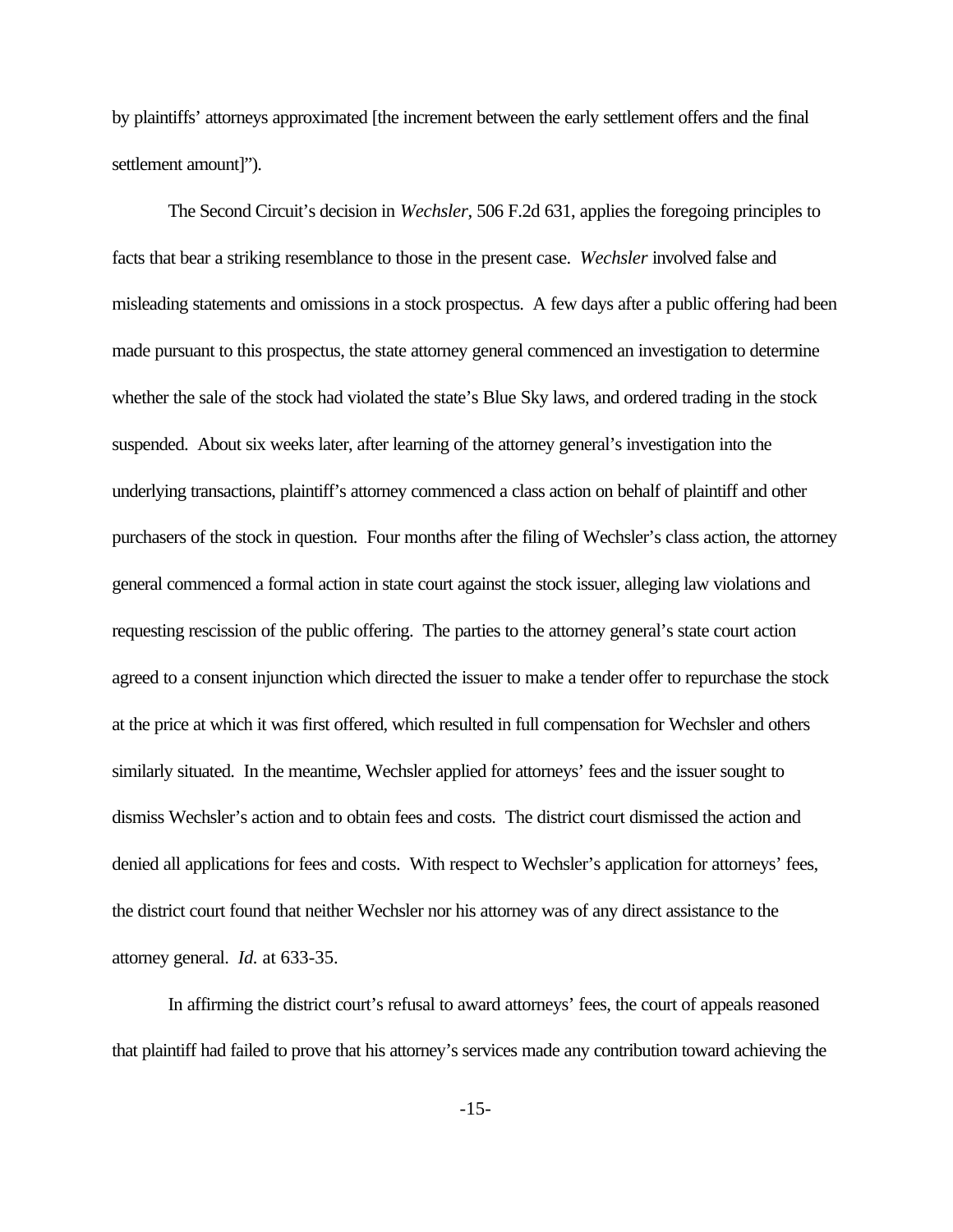settlement. 506 F.2d at 636. Indeed, the court found countervailing evidence showing that "the Attorney General's proceeding was completely responsible for the result achieved." *Id*. In reaching this conclusion, the court pointed out that the attorney general's investigation "had not only predated but inspired Wechsler's suit." *Id*. Moreover, the attorney general had the legal authority to prosecute his action and secure the same relief sought by Wechsler. Also, the attorney general "vigorously pursued his investigation and achieved the settlement shortly after the Attorney General's own suit was initiated." *Id.* Wechsler's lack of contribution was further demonstrated by the fact that he "did not take any serious steps toward pretrial discovery until after the Attorney General had successfully negotiated the settlement." *Id*.

In *Wechsler*, as in *Swedish Hospital*, the court sought to ascertain how much of the fund was directly attributable to counsel's efforts, with the understanding that attorneys' fees should be based only on that portion of the fund for which plaintiffs' attorneys were responsible, *i.e.*, on the "value added." Because the underlying cause of action in *Wechsler* had been developed first by the government with no assistance from Wechsler's counsel, and because the government was entitled to obtain (and did obtain) all of the relief that Wechsler had sought, the court concluded that class counsel had failed to demonstrate any contribution to achieving the settlement.

Despite the obvious similarities between this case and *Wechsler*, we do not contend that class counsel added nothing to the value of the common fund. However, for many of the same reasons articulated in *Wechsler*, it is important that class counsel's fees be based only on the incremental amount by which class counsel increased the total fund over the level of disgorgement that the Commission would have achieved on its own. As explained above, the Commission had an offer of \$16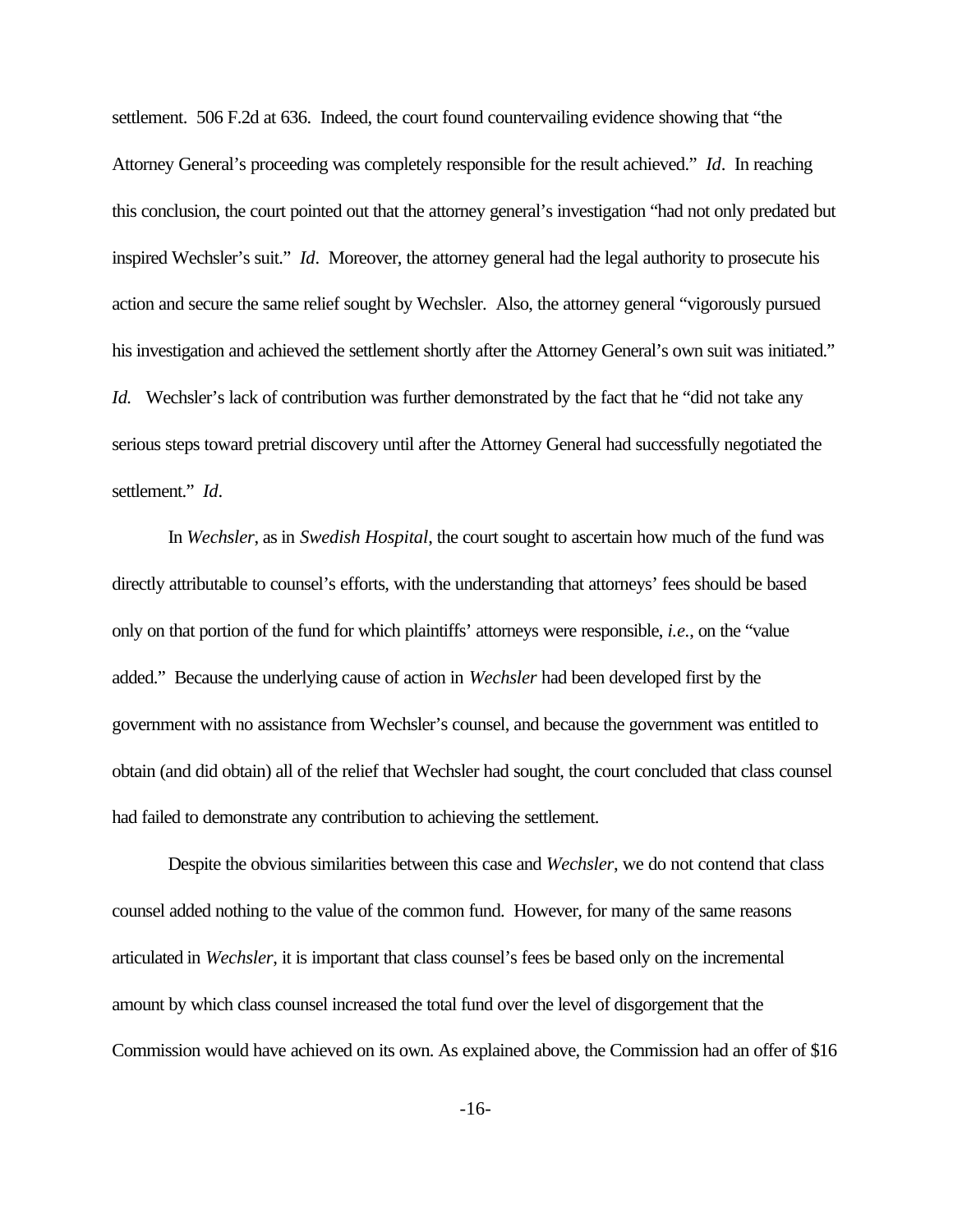million in disgorgement relief in hand before plaintiffs even filed their case. And, because of the delay in achieving an acceptable divestiture, the Commission later sought and obtained an additional \$3 million in disgorgement. Whatever doubts there may be as to the precise figure the Commission would have obtained in the absence of the private action, it is plain that class counsel added no more than \$8 million to the total fund, and quite possibly as little as \$5 million. Here, as in *Wechsler*, class counsel's services made no contribution whatsoever towards achieving the major part of the final settlement fund.